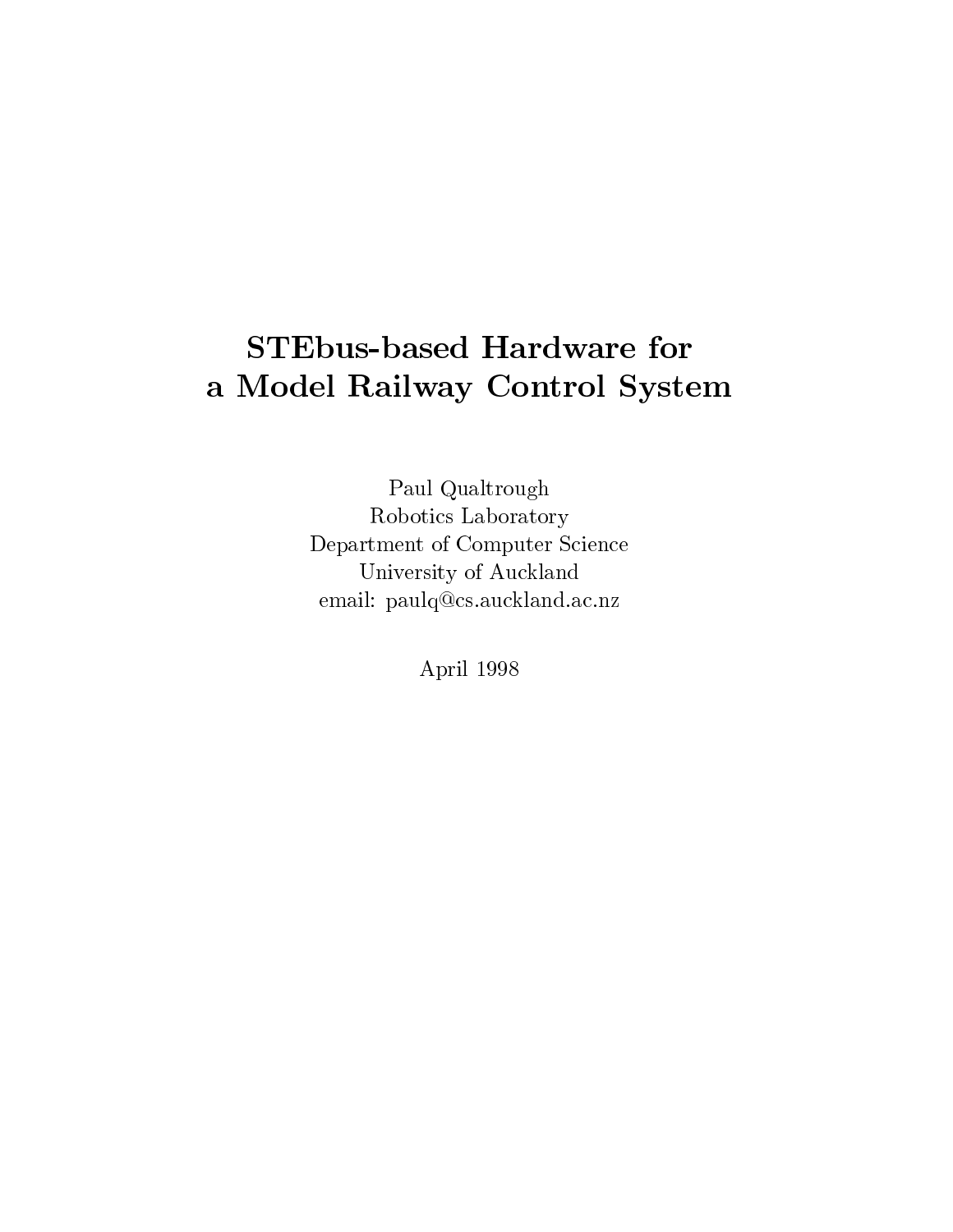# Chapter <sup>1</sup>

## Introduction

This report describes STEbus-based hardware that has been acquired and constructed to provide the basis for a system to control a model railway. The equipment in use may be divided into three basic functional areas: the model railway equipment itself, a computing facility, and special purpose STEbus boards which transform the low power digital logic of the computer(s) into the higher powered analogue signals which drive the train motors (i.e. interfacing circuitry between the other two system components).

This main purpose of this report is to document the two types of board which make up the interfacing circuitry, both of which were locally designed and produced. In order to understand fully the design and operation of these boards, the nature of the other parts of the system will first be described.

## 1.1 Model Railway Equipment

The model railway equipment presently in use in the Robotics Laboratory of the Department of Computer Science at the Univeristy of Auckland comprises a number of model trains, and a network of track as shown in Figure 1.1. The trains are powered by applying a voltage across the two rails of the track on which they run. An electrical contact is made between the rails and the pairs of "power pick-up wheels" on the trains  $-$  the motor connected between these wheels propels each train. Control of a train at the lowest level can only be achieved by controlling the voltage applied to the track. For example, reversing the polarity of this voltage reverses the direction of the train's motion.

In contrast, there are more modern (and expensive) model railways in which train control is achieved by sending a message to a train. The rails are supplied with a voltage of constant magnitude and polarity, upon which are superimposed small digital signals which address a train and command it to move. This approach provides a useful environment in which problems such as routing, scheduling, co-operative versus competitive control, control based on machine learning, and so forth may be investigated.

While this might be seen as an elegant approach to model railway control, it removes all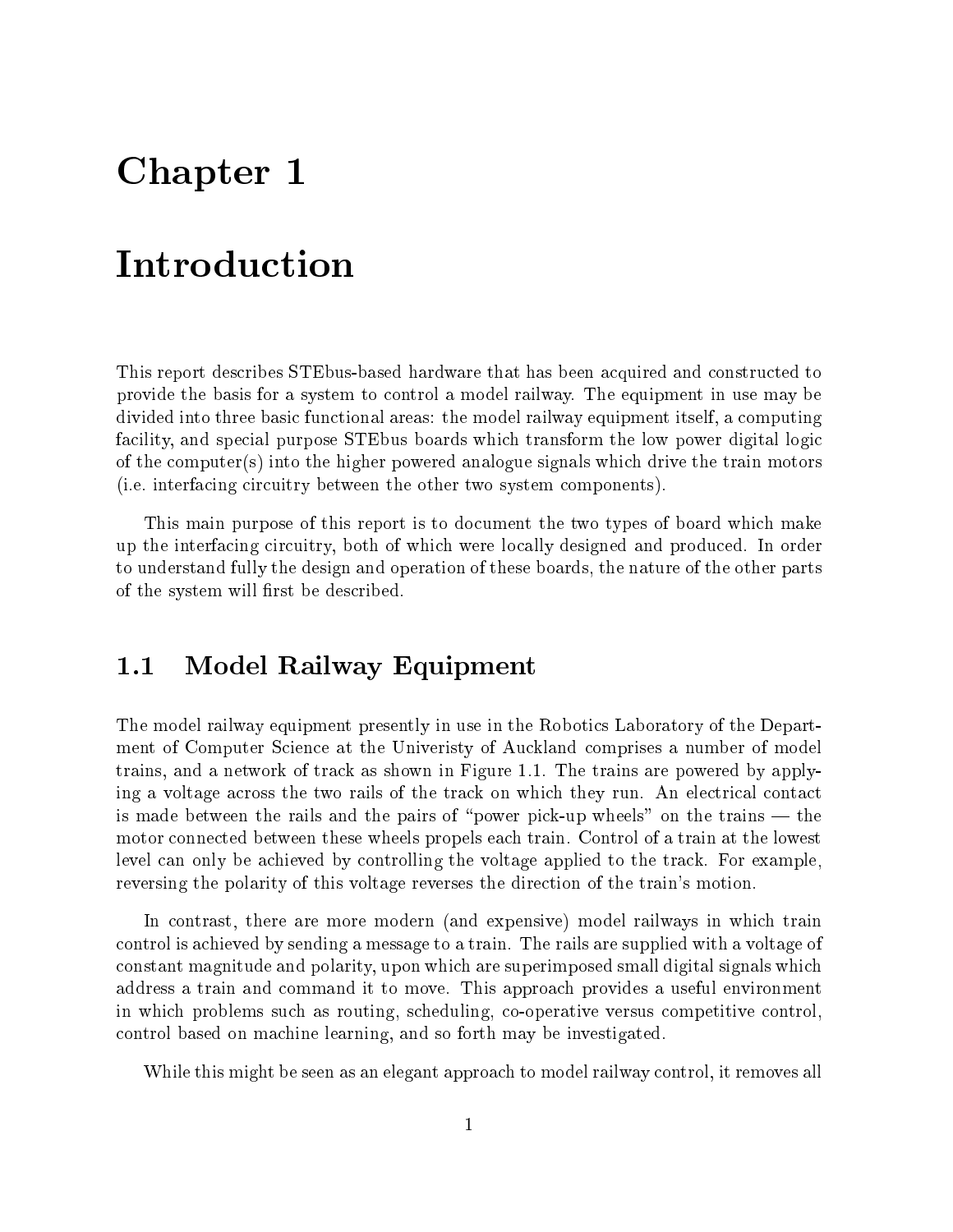

Figure 1.1: A photo of the model railway equipment in use in our Robotics Laboratory. Model trains and track are clearly evident and (with some imagination) the different types of track which make up the network can be discerned. Two cables can be seen in the bottom right hand corner of the photo supplying power to two of the segments. The model railway network is on a shelf with sufficient room to allow expansion of the network vertically, and with sufficient strength to support the weight of the small robot arm at the left hand end of the network. Above the network, a 19 inch rack can be seen. This rack houses the STEbus system which is used to control the network.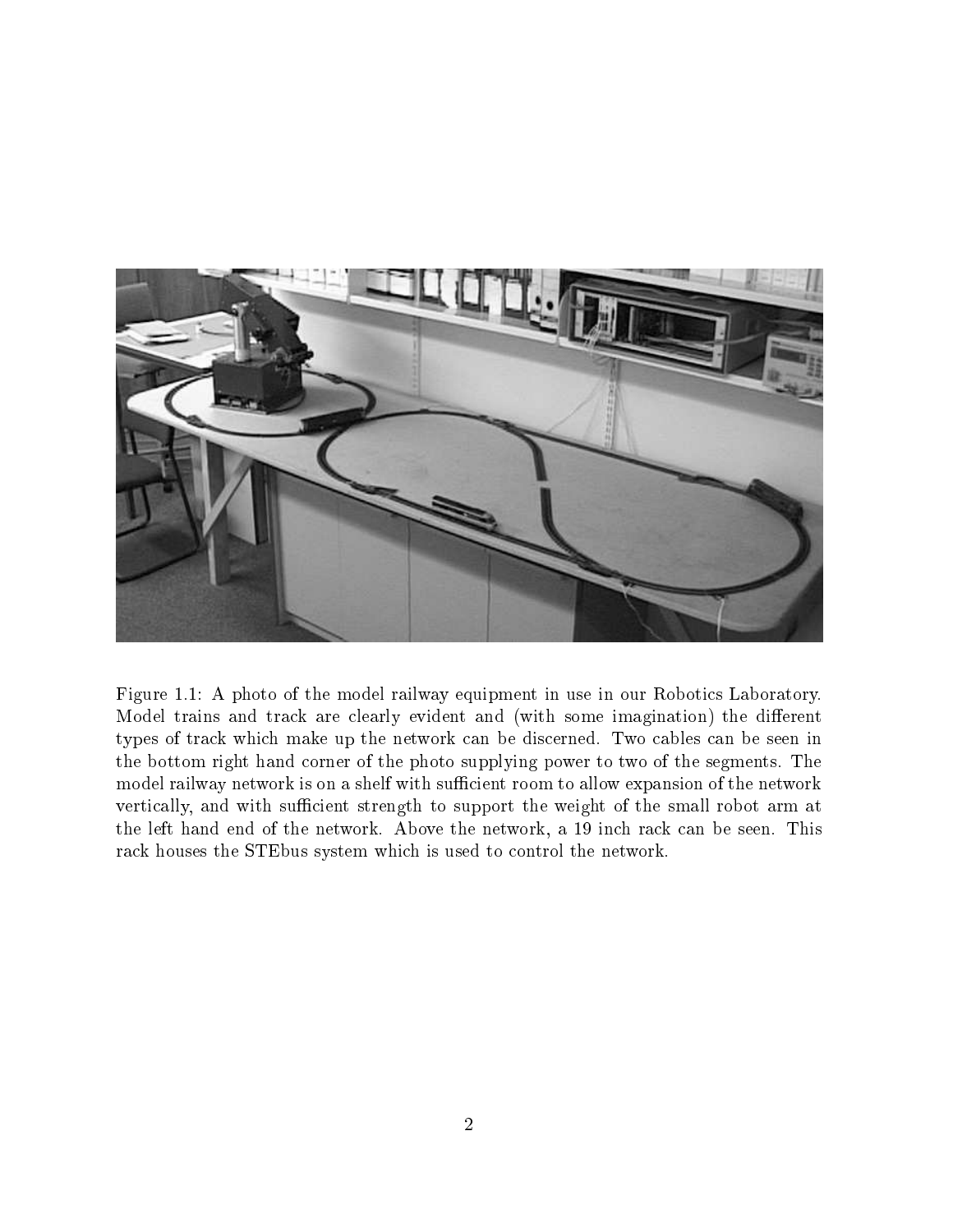of the lower level problems by using a clever \trick" which does not necessarily generalise to the control of other devices and/or systems. The "cheap and nasty" nature of the equipment chosen provides a richer set of control problems to be solved (including those listed above), and is better suited to our educational aims.

For the Lima trains which we have chosen to use, 12 volts d.c. applied across the track rails is sufficient to drive the train at a suitably fast maximum speed. Lower voltages than this will produce lower speeds, but in an inefficient manner: it is far better to pulse the motors with a square wave whose mark:space ratio is varied to set the speed, but whose amplitude remains constant at 12 volts. The Lima trains will run smoothly on a square wave of mark:space ratio 1:1 with a frequency of approximately 30Hz or more. This implies that the space interval should never exceed 30ms or so to maintain smooth travel. However, this limit depends on the length of pulse (mark) applied to the train, and will reduce proportionately as the mark length reduces.

The train motors are a brushed type of d.c. motor, and are notoriously electrically noisy. Each time the brushes cross the gap in the armature, there is momentarily no power applied to the motor windings. The magnetic field in the windings begins to collapse, and this can generate a large voltage in the opposite direction to which power was originally applied. These negative voltage "spikes" must be withstood by the circuitry powering the train. Spikes may also occur when contact between the wheels and the track rails is momentarily lost. This can be reduced (if not eliminated) by polishing the rails with emery paper.

The network of track is built from track sections, some of which are straight, some are curved, some allow power input, some allow one track to cross another and some have switchable points in them to divert a train. This is the full diversity of the track sections available, and the network in Figure 1.1 uses all of them. Track sections must be connected with due respect for the fact that the curved sections are of a fixed curvature. Attempts to force track sections to connect when they are not laid out as designed will cause train derailments. Every few sections, the track must be joined with insulating joiners, with at least one section between insulated joints having power terminals. A powered group of sections between two neighbouring insulated joints is called a segment.

There are two reasons for segmentation of the network. First, it allows several trains to receive power independently from separate track segments. Second, it is possible for a loop of track to be connected via a set of points into a "teardrop" shape rather than a circle. Without insulation, this arrangement would cause one rail to connect directly to the other causing an electrical short circuit. Topologically, this effectively produces a Möbius strip. Such loops must be split into at least two segments, i.e. there must be at least two insulated joints in the loop for a train to succesfully traverse it (see Figure 1.2).

However, segmentation is not without its drawbacks: trains have at least four wheels, if not four sets of wheels, and, as evidenced by the Lima trains, tend not have the (sets of ) power pick-up wheels directly across the track from each other. Figure 1.3 shows the source of the problem: in order to move in a given direction, one terminal of the train's motor must be connected to the positive rail via one or more of the wheels on that rail,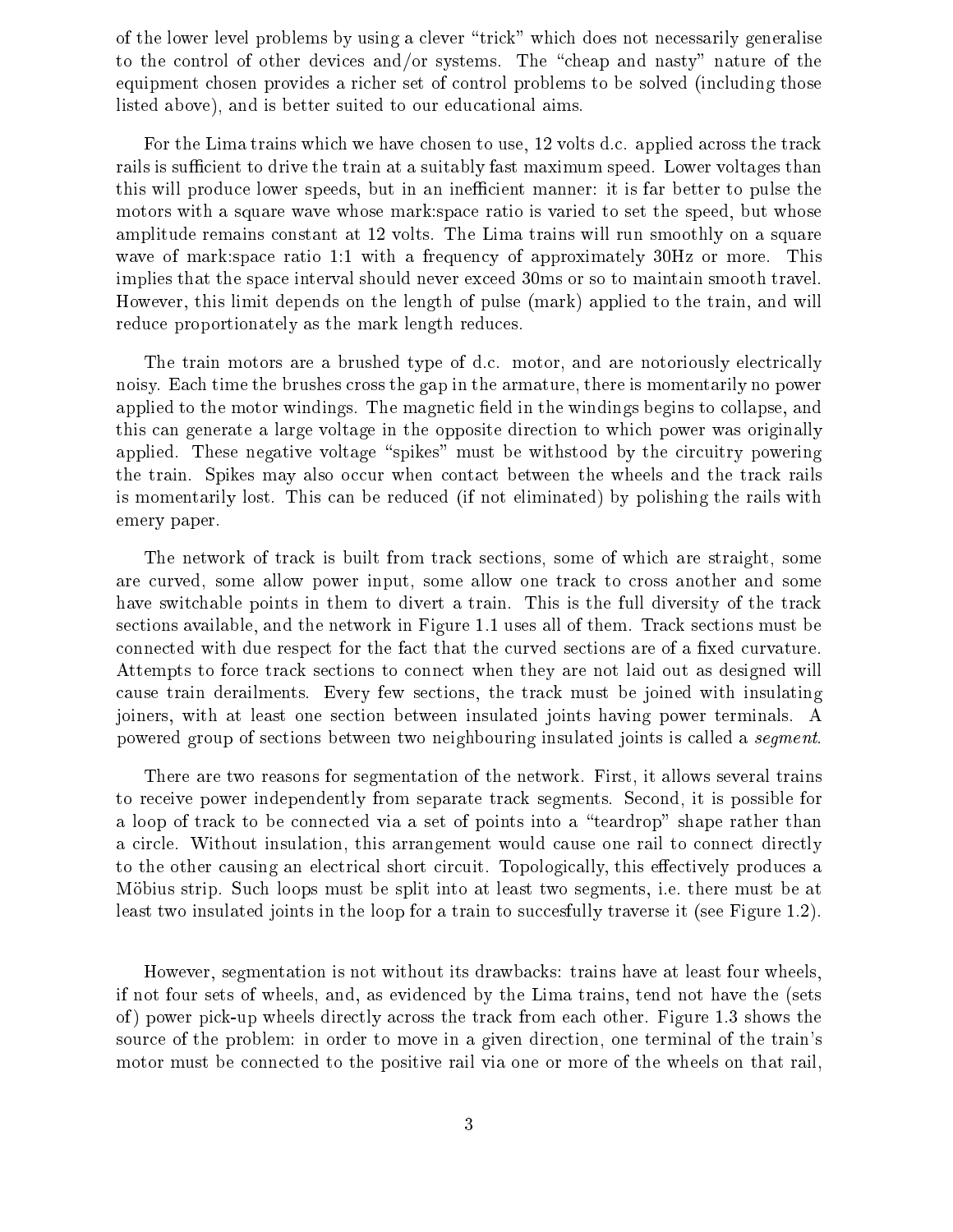

Figure 1.2: A network topology requiring segmentation. (a) Without segmentation, a permanent short circuit occurs since one rail connects directly to the other. (b) A single break in the loop will cause a short circuit when the train crosses this break. (c) At least two segments (and power switching) are required to ensure a short circuit does not occur.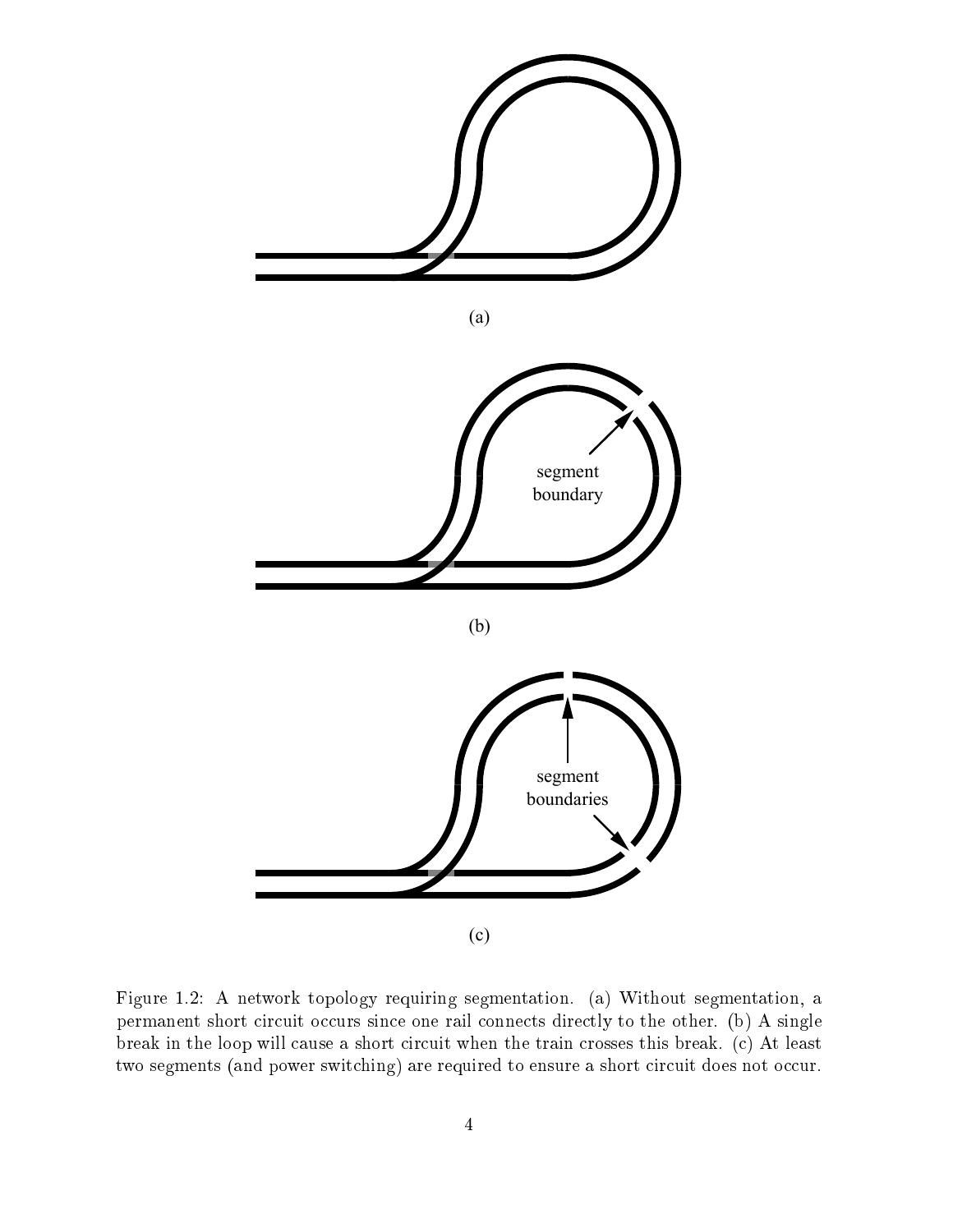

Figure 1.3: A train's motor terminals (A and B) may connect to the power pick-up wheels  $(A1 \text{ and/or } A2, B1 \text{ and/or } B2)$  in any one of eighteen different ways to produce the same external behaviour. Drive circuitry and control software must take account of these possibilities and their subtle implications.

while the other terminal must be connected to the neutral rail. There are eighteen ways of achieving this  $-$  each of the two sets of pickup wheels may be stationed at either or both ends of the train (three possibilities per pickup set, squared due to two pickup sets) and there are two choices of the rail which is the positive one (or, equivalently, two choices of the direction in which the train will move).

Some of these combinations are of particular concern. When the pick-up wheels are diagonally opposite each other (i.e. the motor is connected as A to A1 and B to B2, or A to A2 and B to B1 in Figure 1.3), then power must be applied simultaneously to two adjacent segments in order to power the train across the boundary between them. In such diagonally connected trains, the set of pick-up wheels which is the more positive of the two will always either lead the train as it moves, or trail it, regardless of whether the train is moving forwards or backwards. If the location of such a train is sensed electrically through the rails and is defined by the position of the *leading* set of pick-up wheels, there will be no electrical cues dictating how long one must apply power to the segment being vacated so that the train can move off it. The circuitry described in this report is able to sense the segment connected to the more positive of the pick-up wheels. More through luck than design, the Lima trains in use have their motors diagonally connected, and move with the positive wheels trailing the train.

A related issue is the occasional need to cope with track segments which are open at one end. An unpowered, isolated section of track may be used to ensure that the train does not derail itself at an open ended section of track, but once onto the unpowered section, the train has no power available to drive it back the way it came. A solution to this problem is to ensure a short circuit brings the train to a halt as it reaches the unpowered segment, but that it does not exist or persist when the power to the train is reversed to drive it away from the unpowered segment. A PTC thermistor across the rails of the unpowered segment provides the best solution known to this problem by ensuring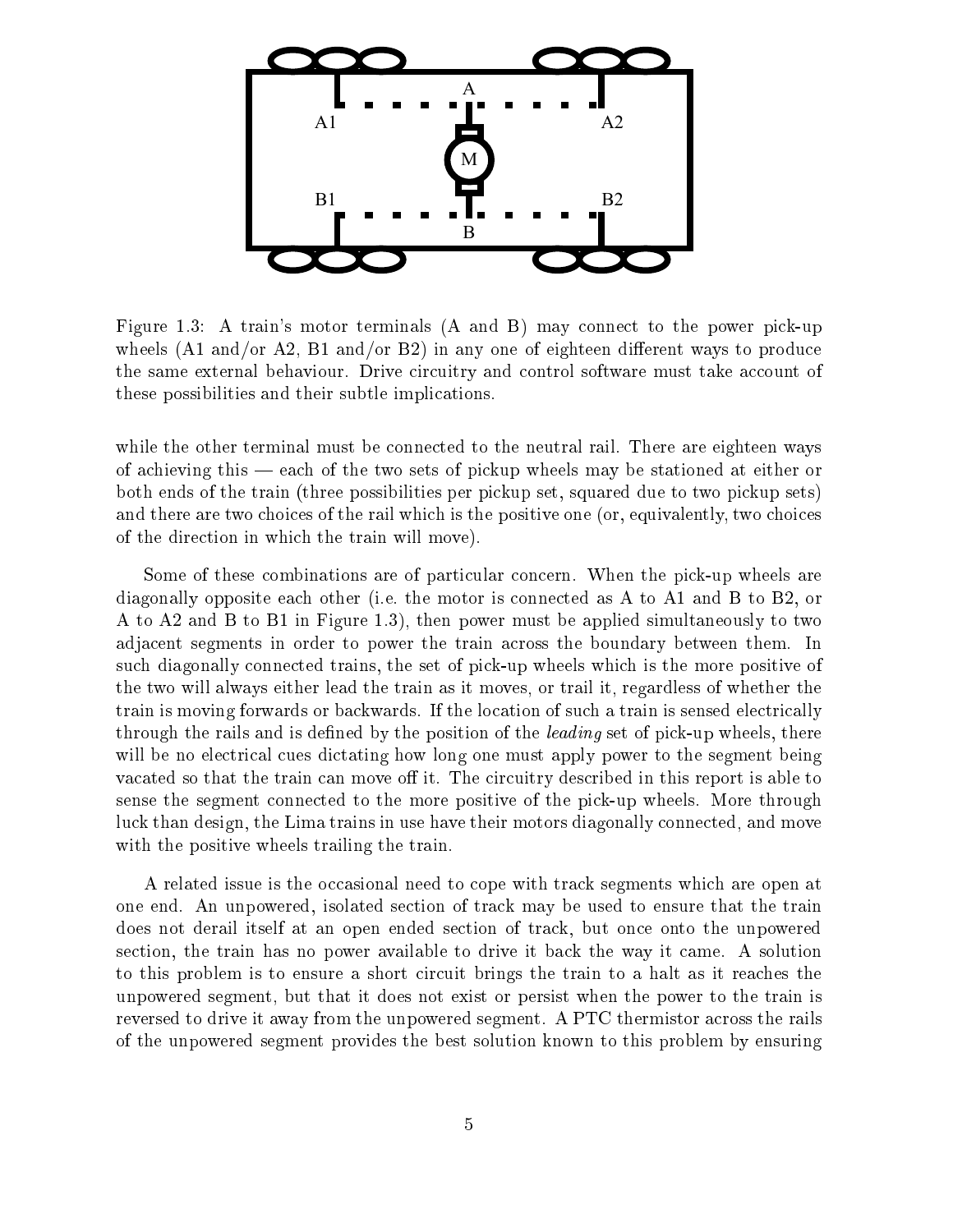the short circuit doesn't persist. <sup>1</sup> Use of diodes across the unpowered segment can only handle either leading or trailing positive power pick-up wheels depending on the direction the diode is placed, and cannot support trains whose power pick-up wheels are directly opposite each other.

Points have three terminals, the centre one being a common terminal to the circuits required to switch the points one way or the other. A short pulse (a few tens of milliseconds) at 12 volts d.c. applied between the common terminal and one of the other terminals is more than sufficient to switch the points in one direction. The same pulse applied between the common terminal and the remaining terminal will switch the points back the other way. Pulses of longer than a few tens of milliseconds may cause damage to the points, and pulses of a few seconds (e.g. applied manually) will burn the points out completely. The polarity of the voltage applied is not relevant, so a.c. voltages may also pe used -.

## 1.2 STEbus Computer System

The model railway equipment just described is modular, and can in principle be expanded indefinitely to meet the requirements of those using it. Accordingly, the interfacing circuitry to it must also be modular, and the computing facility which connects to the interface circuitry must be able to support its modularity. A bus-based system, which allows hardware modules to be inserted and removed easily, is strongly implied if not mandatory. In order to cope with the power requirements of the model railway equipment, make future expansions easy and economical, allow easy production of custom interfacing hardware, and potentially provide a useful environment for other control projects, the IEEE STEbus system [1] was chosen as a basis for the computing facility. A photo of the STEbus system in use is shown as Figure 1.4. The STEbus system shown comprises:

- a 3U high, 19 inch subrack mounted in a case;
- a 10-slot STEbus backplane;
- the six boards identied in Figure 1.4 which plug into the STEbus backplane; and

<sup>&</sup>lt;sup>1</sup>A PTC thermistor may be thought of as a self-resetting fuse. Normally the thermistor presents a small resistance to a circuit, but when an excessive current is passed, it rapidly heats up and its positive temperature coefficent (hence PTC) causes its resistance to increase enormously and prevent any significant current flow. The PTC will reset itself when it cools back to its normal operating temperature. In this case, as soon as the train's leading wheels connect the unpowered segment to the powered one, the PTC will provide a short circuit which will halt the train. The short circuit will not persist due to the fuse effect, and allows the train to move back the way it came, provided its pick-up wheels are still in contact with the powered segment.

<sup>2</sup> In fact, it is preferable to use a.c. power to drive the coils since coils consume negligible power from an a.c. source. This reduces (if not eliminates) the possibility of points burn-out. However, generating an a.c. signal from a d.c. source increases the complexity of the circuitry, and it is easier to design hardware which generates a short and safe d.c. pulse.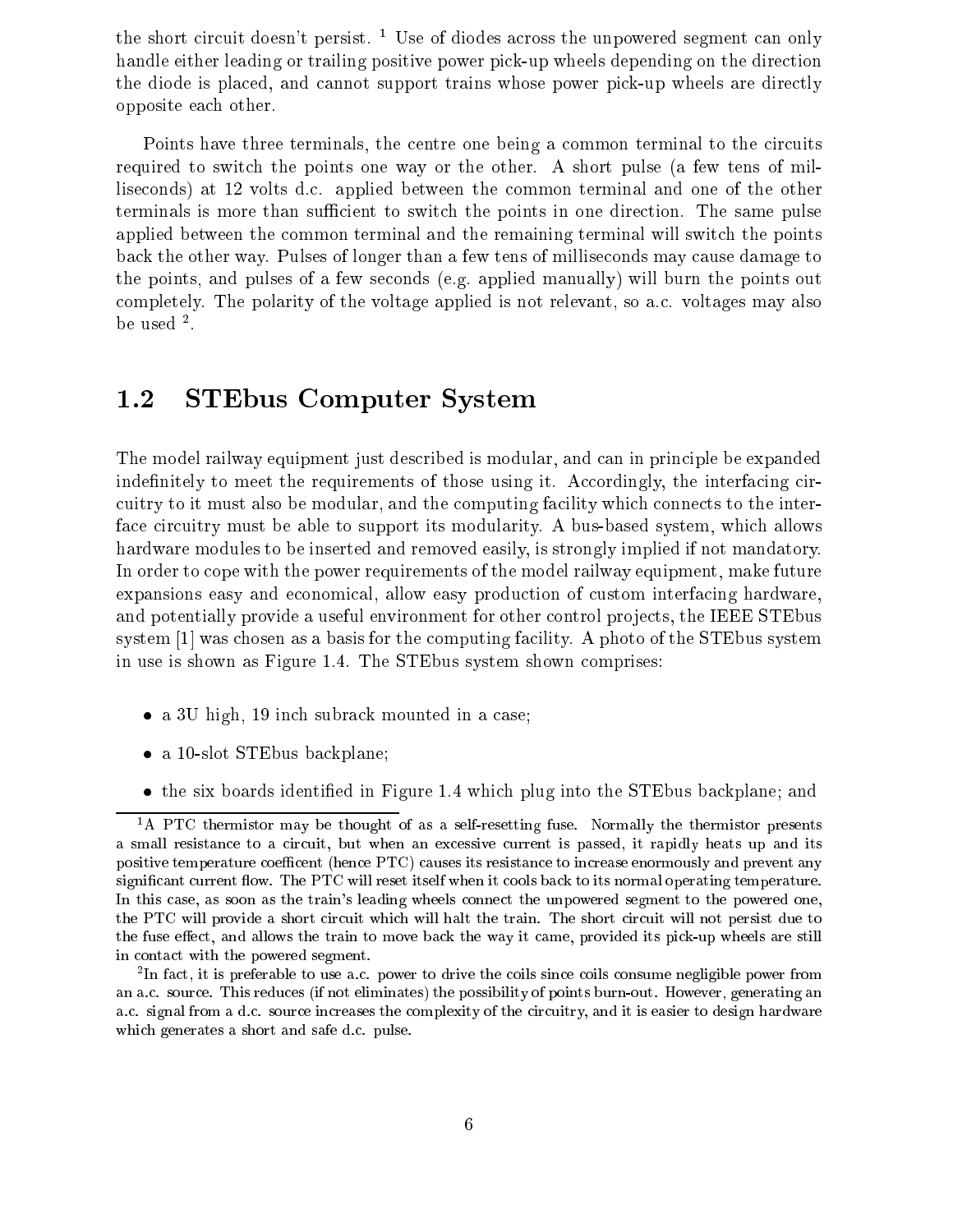

Figure 1.4: The Robotics Laboratory STEbus system. There are six boards in the chassis, numbered (minutely) from left to right in small spots above each board. The boards are: (1) an Arcom SCIM88 processor board, (2 and 3) track control boards (described in this report), (4) a points control board (also described here), (5) a passive bus extender board (used as an aid to hardware diagnosis), and (6) an Arcom SPCOM PC-compatible communications board. This arrangement of boards has been found to be the most practical thus far, although all boards may be placed anywhere on the STEbus backplane.

• a small, switch-mode power supply  $3$  mounted in the rear of the case behind the STEbus backplane.

The majority of STEbus equipment world wide is produced by Arcom Control Systems of Cambridge, England, who provide a comprehensive range of hardware and software products for the STEbus, mainly with application to industrial control applications [9]. Two STEbus boards from their range have been purchased: the SCIM88 microprocessor board [8] and the SPCOM PC-compatible communications board [5]. The SPCOM card is transparent for most purposes, and will not be discussed. Its purpose is to provide a serial link between a PC-based development system, on which code is developed, and a compatible STEbus processor board, on which code is exectuted.

The SCIM88 is based on a  $16MHz$  Intel 80C188 microprocessor [3], has a fixed 64Kbytes of static RAM, and can support up to 512Kbytes of EPROM or Flash EPROM. When a program's combined code and data requirements exceed the 64Kb limit, its code

 ${}^{3}$ At the time of writing, this could do with some attention. It has no switch controlling its mains power, and it uses a less than elegant resistor jammed into two pin receptors on one of the STEbus connectors to ensure that the manufacturer's recommended minimum of 0.35 amps is drawn from its -12 volt supply. Also, the right hand half of the subrack is vacant, potentially allowing people to touch the power supply. This almost certainly contravenes safety regulations. A rectangle of metal sheet mounted at the rear of the subrack alongside the STEbus backplane would fix this.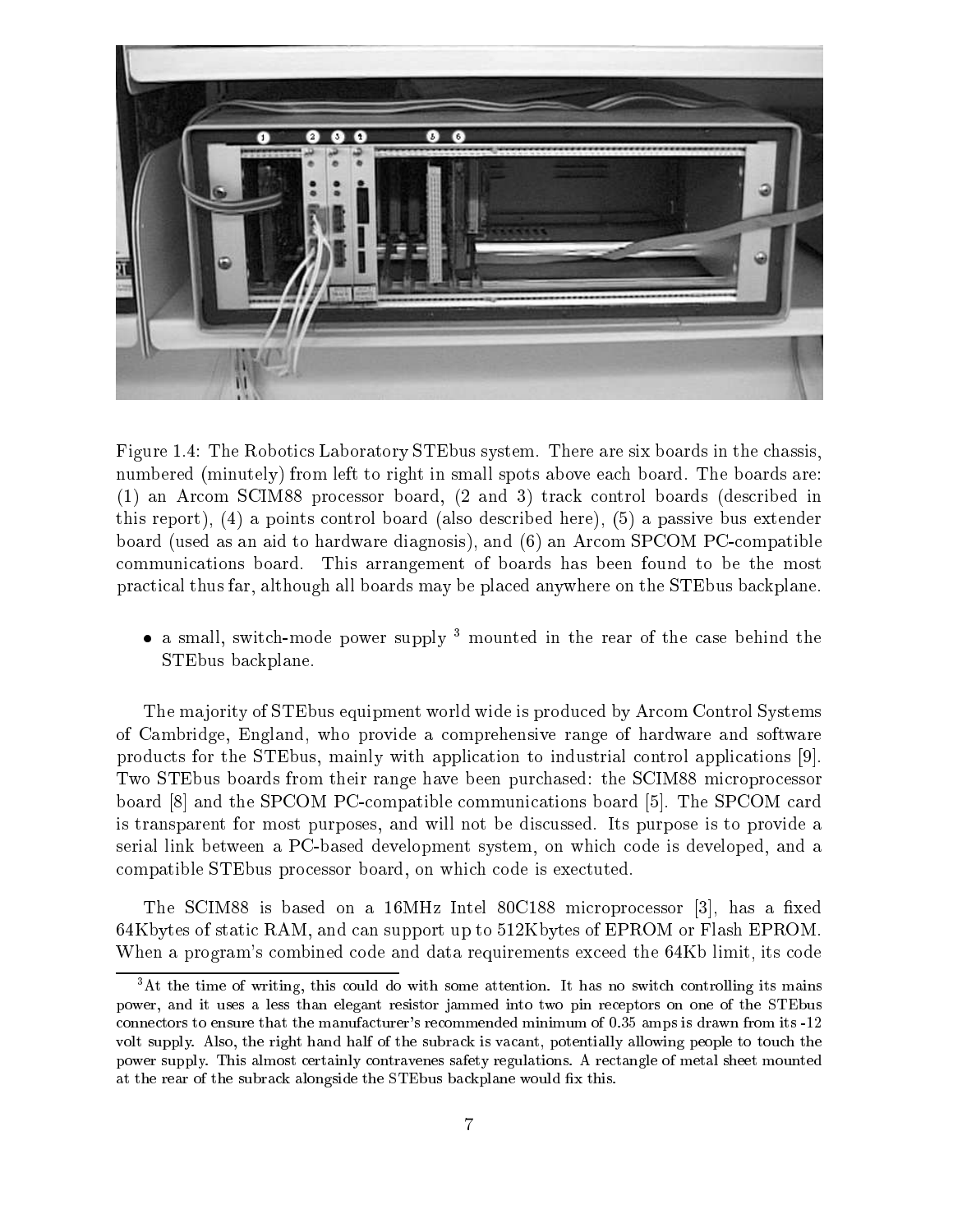and static data must be placed in EPROM or Flash EPROM in order to run. Below this limit, code and data may be downloaded dynamically from a PC-based development environment to the SCIM88 via the serial link. The program running on the SCIM88 may be debugged remotely from a PC using Arcom's SourceView product [10],[7] in conjunction with Borland's Turbo Debugger [4]. Support for real-time multi-tasking applications is provided by Arcom's SourceTask package [6].

The 80C188 microprocessor, despite a model number hinting at a design from yesteryear, is quite modern, sophisticated and more than sufficient for a great deal of "real world" control tasks, since the real world operates on a time scale measured typically in milliseconds, not fractions of microseconds. Control problems requiring greater processing power may be implemented in a distributed and/or multiprocessor arrangement, using the SCIM88 to implement lower level functions. Additional processors may be tightly coupled to it through the STEbus, or loosely coupled via a serial link, and are employed to handle more demanding processing.

Interfacing the SCIM88 through the STEbus to other devices is straightforward from a programmer's perspective as all I/O devices are mapped into either STEbus memory or I/O space. The I/O space has a shorter address and is more convenient to use due to the Intel approach of constructing memory addresses from separate segment and offset components. Interfacing devices from a system's manager perspective is a matter of inserting them into the STEbus: there are no backplane jumpers to worry about as there are for some other bus systems, e.g. VMEbus 4. Interfacing devices to the STEbus from a hardware designer's perspective is an issue better covered by referring to (for example) [11] and [12].

An item of note which is difficult to realise from a quick skim through the Arcom manuals, is that using the SPCOM for serial communications is not straight forward since it is already used by a ROM-resident loader program used to download programs to the SCIM88. Whenever the SPCOM receives a character, it generates an interrupt. For the loader, this interrupt should be the STEBUS ATNRQ0\* interrupt which generates an NMI (non-maskable interrupt) on the SCIM88. The interrupt service routine on the SCIM88 aborts the program running at the time, and replaces that program with whatever it downloads.

To use the SPCOM for other purposes, one or more of the following must be changed:

- the serial port used on the SPCOM;
- the interrupt generated by the SPCOM serial port; or
- the SCIM88 NMI interrupt sevice routine.

The first of these options requires a different cable than used for downloading. The second can be achieved by changing a link on the SPCOM board after downloading has occurred and before the serial port is used e.g. change LK2 from position A to position B

<sup>4</sup>Note however that boards should not be inserted or removed while the STEbus system is powered up.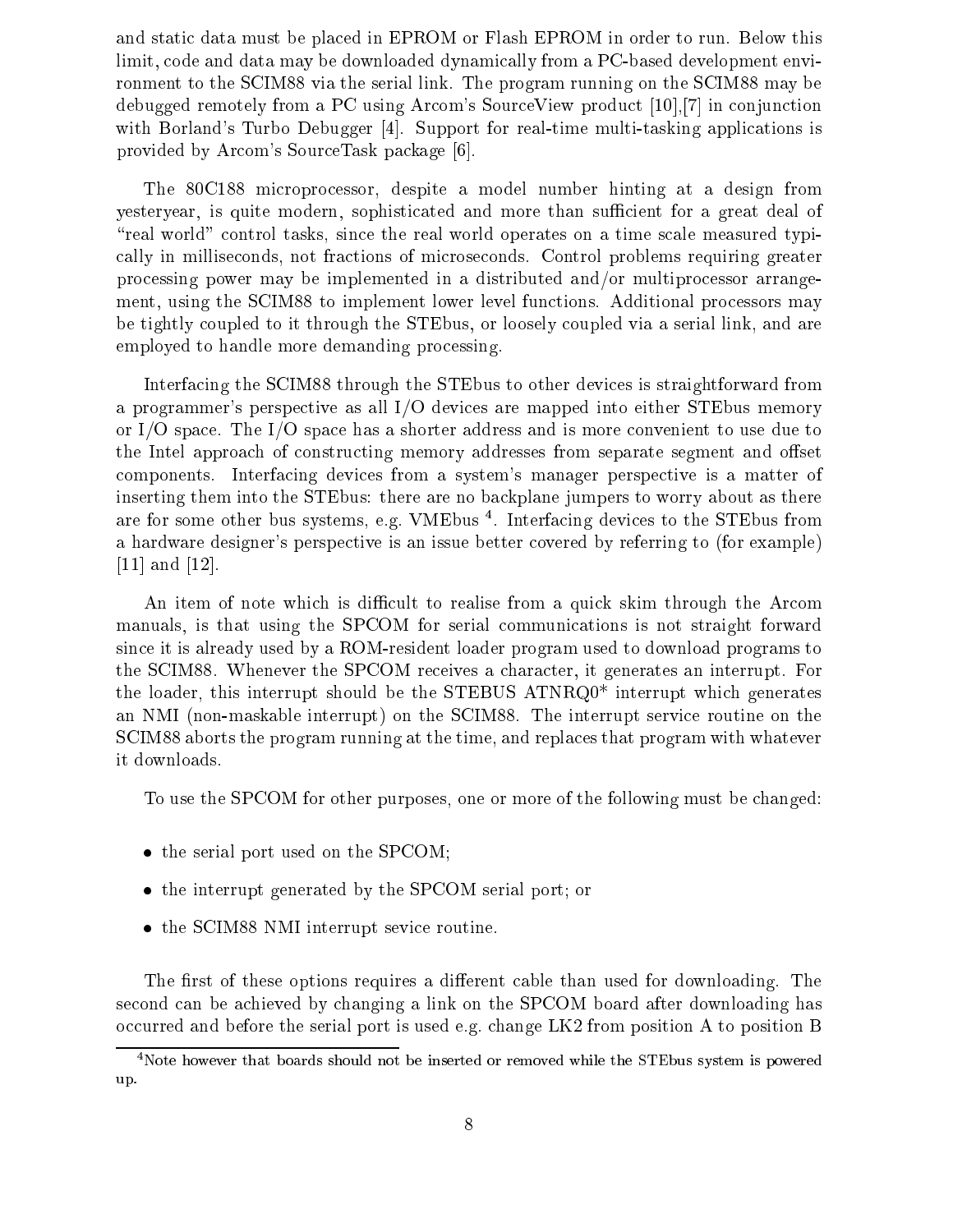and use the vector for the STEbus ATNRQ2\* interrupt). The third option option would be preferable, but is likely to require the most work to achieve since this routine exists only as compiled code in ROM. Ultimately, the loader and the other program would most sensibly both reside in ROM. The second program would be executed upon reset, while the interrupt service routine would be coded so that it switches to the loader when an unambiguous sequence of characters from the remote download program is sent to it.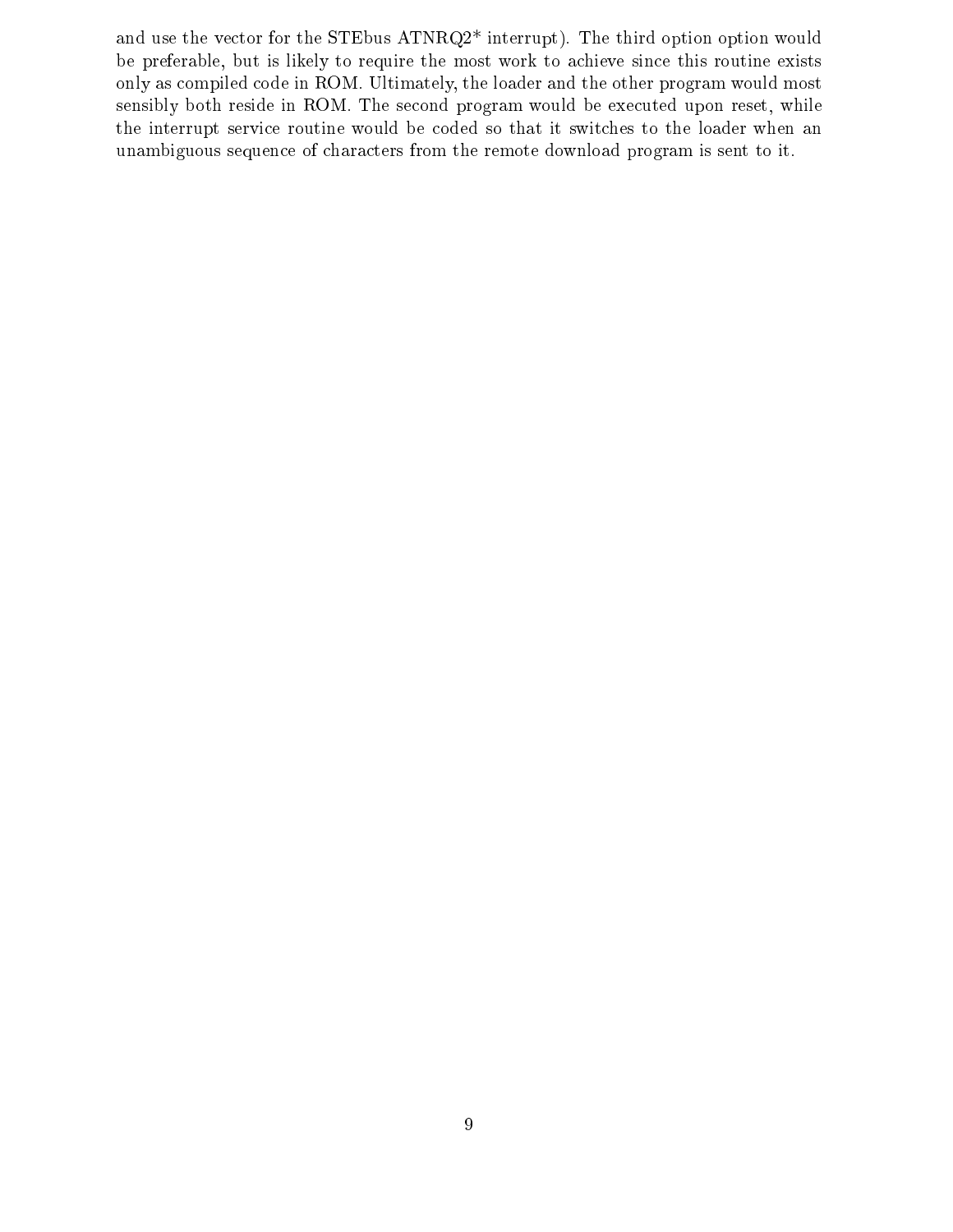## Chapter <sup>2</sup>

This chapter describes the first prototype of the track control board, designated AUCS94.1 Rev 0.1.

## Overview

A block diagram of the track control board AUCS94.1 Rev 0.1 is shown in Figure 2.1. The track control board independently controls four segments of track. Each segment should be connected by two wires from a track section with power terminals, to an appropriate pair of pins on the connectors P2 or P3 (see Table 2.1). The polarity of the connection made is not signicant because the board has independent relays able to change the polarity of the power applied to each segment. An additional ceramic capacitor of around  $0.1\mu$ F may be connected between the power terminals on the track to reduce noise from the train motor if required.

The track control board is used by reading from and writing to two 8-bit registers on the board. The addresses of the registers are set by the address jumpers J1-J19. Each address jumper, Jn, relates directly to the STEbus address line, An, and in turn to a bit in the address used by a program accessing the board. The CONTROL register is addressed when the address on the appropriate address lines matches those set by the jumpers, and the least signicant address line (A0) is at logic 0. I.e. it is found at an

| Segment | Connector | Pins        |
|---------|-----------|-------------|
|         | Р2        | 3 and 4     |
|         | P2        | 1 and 2     |
|         | P3        | 3 and 4     |
|         | PЗ        | $1$ and $2$ |

Table 2.1: Track segment power sources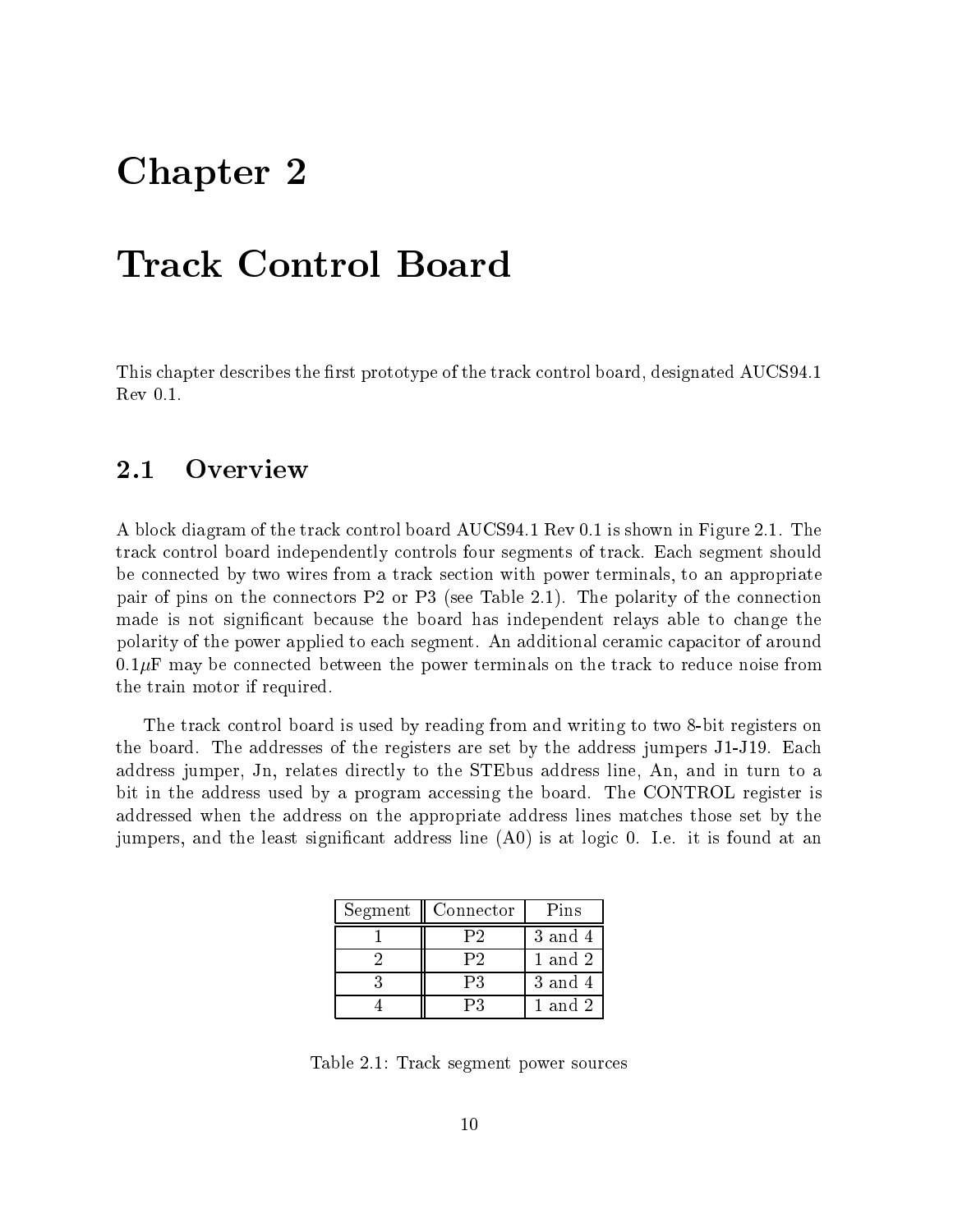

Figure 2.1: Block diagram of the AUCS94.1 Rev 0.1 track control board. The board independently controls four isolated segments of track through reading and writing bits in two onboard registers.

offset of 0 from the address set by the address jumpers. Similarly, the SENSOR register is addressed when the address lines match the jumper settings, and A0 is logic 1, i.e. at an offset of 1 from the jumpered address. Installed jumpers match address lines at logic 0; removed jumpers match address lines at logic 1.

Addressing mode jumpers J20 and J21, if removed, enable the board to respond to STEbus memory transfers and I/O transfers respectively. If both jumpers are installed, the board will not respond to any STEbus transfers. So, for example, if all jumpers were installed except J4-J9, J12-J15 and J21, the CONTROL register will appear at I/O address 3F0 hexadecimal, the SENSOR register will appear at I/O address 3F1, but neither register will appear in STEbus memory space (and the contributions of J12-J19, viz. 0F000 hexadecimal, are ignored). This is summarised in Table 2.2.

The CONTROL register is a read-write register arranged as four pairs of bits, each pair controlling a different track segment. One bit of the pair  $(GO)$  turns the power on (logic 1) or off (logic 0) to a segment, while the other (DIR) sets the direction a train will travel along the segment by setting the polarity of the voltage supplied to the track. A train may be powered by continually changing the state of the GO bit on its segment(s). Varying the lengths of time that the GO bit is held at logic 1 and logic 0 will vary the speed of the train. A read from the CONTROL register reflects the last value written to it, except under fault conditions (see circuit description).

The SENSOR register is a read-only register also arranged as four pairs of bits, each pair reflecting the state of a different segment. One bit of the pair (VOLT) indicates the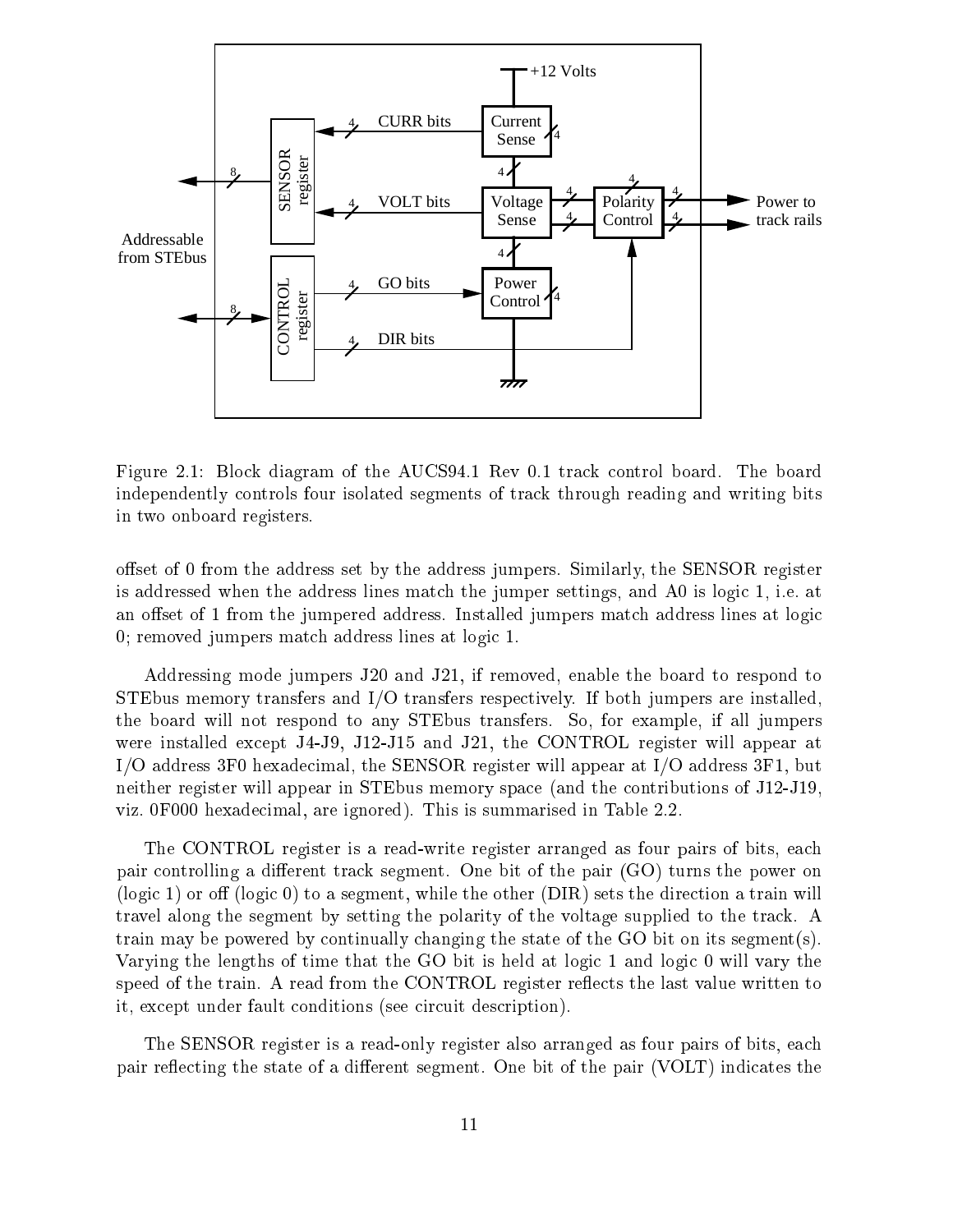| Jumper         | Address Line                            | Address contribution (Hex)                 |
|----------------|-----------------------------------------|--------------------------------------------|
| J <sub>1</sub> | A1                                      | $\overline{2}$                             |
| J <sub>2</sub> | $\rm A2$                                | $\overline{4}$                             |
| J3             | A3                                      | 8                                          |
| J <sub>4</sub> | A4                                      | 10                                         |
| J5             | A5                                      | 20                                         |
| J <sub>6</sub> | A6                                      | 40                                         |
| J7             | A7                                      | 80                                         |
| J8             | A8                                      | 100                                        |
| J <sub>9</sub> | A9                                      | 200                                        |
| J10            | A10                                     | 400                                        |
| J11            | A11                                     | 800                                        |
| J12            | A12                                     | 1000                                       |
| J13            | A13                                     | 2000                                       |
| J14            | A14                                     | 4000                                       |
| J15            | A15                                     | 8000                                       |
| J16            | A16                                     | 10000                                      |
| J17            | A17                                     | 20000                                      |
| J18            | A18                                     | 40000                                      |
| J19            | A19                                     | 80000                                      |
| J20            |                                         | Enables STEbus memory transfers if removed |
| J21            | Enables STEbus I/O transfers if removed |                                            |

Table 2.2: Effects of address and addressing mode jumpers. All jumpers take effect when removed.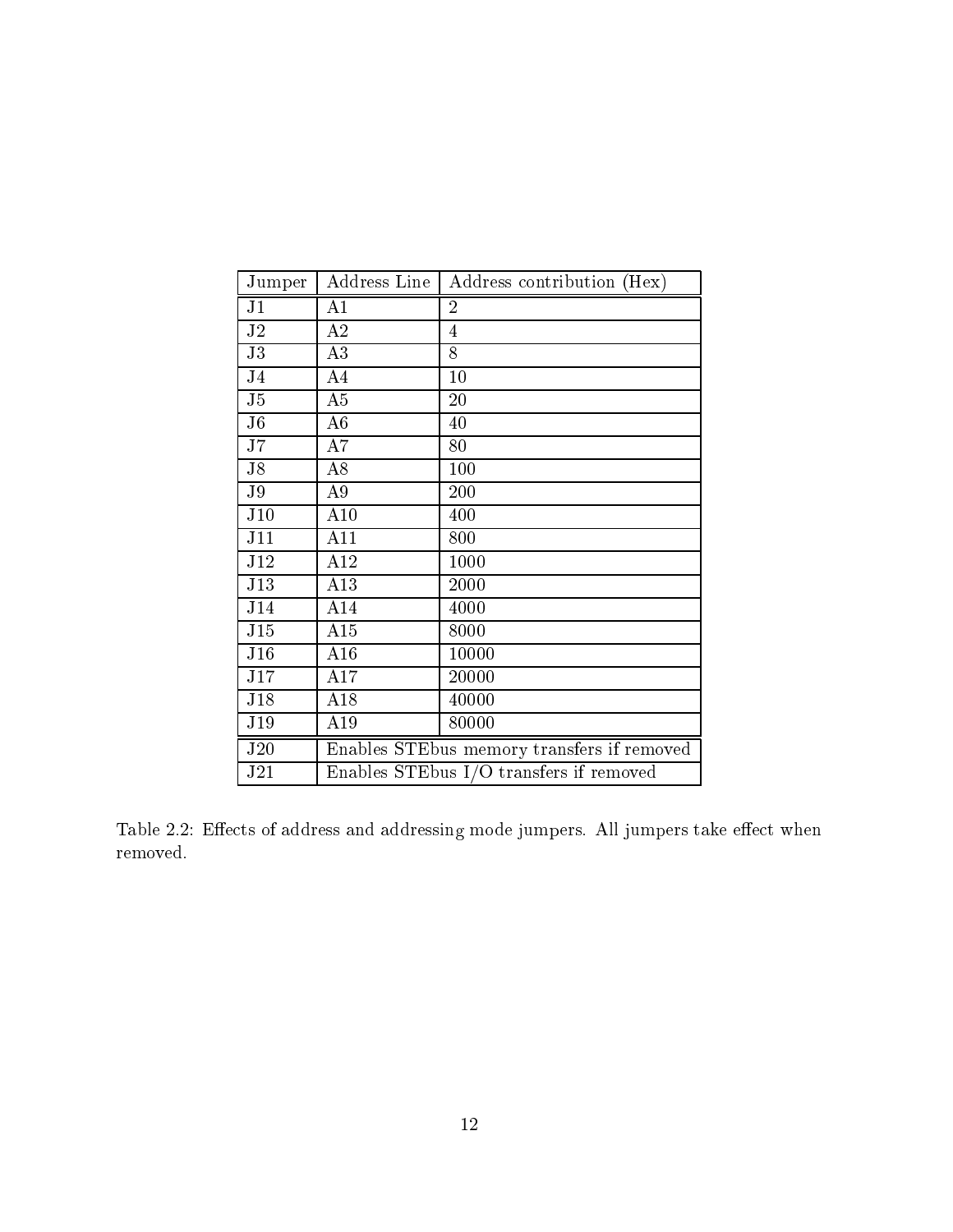| Register      | Adress Offset | Bit                                 | Signal                    |
|---------------|---------------|-------------------------------------|---------------------------|
| CONTROL       | 0             | (LSB)<br>0                          | DIR1                      |
| CONTROL       | 0             | 1                                   | GO1                       |
| CONTROL       | 0             | $\overline{2}$                      | $\rm{DIR2}$               |
| CONTROL       | 0             | 3                                   | GO2                       |
| CONTROL       | 0             | 4                                   | $\rm{DIR3}$               |
| CONTROL       | 0             | $\overline{5}$                      | GO3                       |
| CONTROL       | 0             | 6                                   | $\rm{DIR4}$               |
| CONTROL       | 0             | $\left( \mathrm{MSB}\right)$        | GO4                       |
| <b>SENSOR</b> | $\mathbf 1$   | $(\operatorname{LSB}^{\cdot})$<br>0 | CURR1                     |
| <b>SENSOR</b> | 1             | 1                                   | VOLT1                     |
| <b>SENSOR</b> |               | $\overline{2}$                      | $\overline{\text{CURR}}2$ |
| <b>SENSOR</b> | $\mathbf 1$   | 3                                   | VOLT2                     |
| SENSOR        |               | 4                                   | CURR3                     |
| <b>SENSOR</b> |               | $\overline{5}$                      | VOLT3                     |
| <b>SENSOR</b> | 1             | 6                                   | CURR4                     |
| SENSOR        |               | $_{\rm MSB}$                        | VOLT4                     |

Table 2.3: CONTROL and SENSOR register bit assignments.

| VOLT bit   CURR bit    Meaning |                                      |
|--------------------------------|--------------------------------------|
|                                | Train detected on segment            |
|                                | Nothing detected on segment          |
|                                | Short circuit detected on segment    |
|                                | Electrical fault detected on segment |

Table 2.4: Interpretation of sensor bit combinations

presence (logic 1) or absence (logic 0) of signicant voltage at the corresponding pins on P2 or P3 which connect to the relevant track segment, while the other bit (CURR) conveys the same information for significant current flowing through the corresponding pins on P2 or P3. A write to the SENSOR register will have no effect. The bit assignments in each register are shown in Table 2.3.

The four possible combinations of VOLT and CURR bits may be used to distinguish between the various conditions which may exist on a segment of track, as shown in Table 2.4. Correct voltage and current status will only be indicated a few tens of microseconds after the corresponding GO bit in the CONTROL register has been turned on (logic 1). Reading the SENSOR register too soon after corresponding GO bits in the CONTROL register have changed from logic 0 to logic 1 will usually result in a (false) fault condition being decoded from the VOLT and CURR bits (i.e. both at logic 0).

The circuitry is not able to tell where on a segment a train is, but can determine when the more positive of the pick-up wheel (sets) on a train crosses from one segment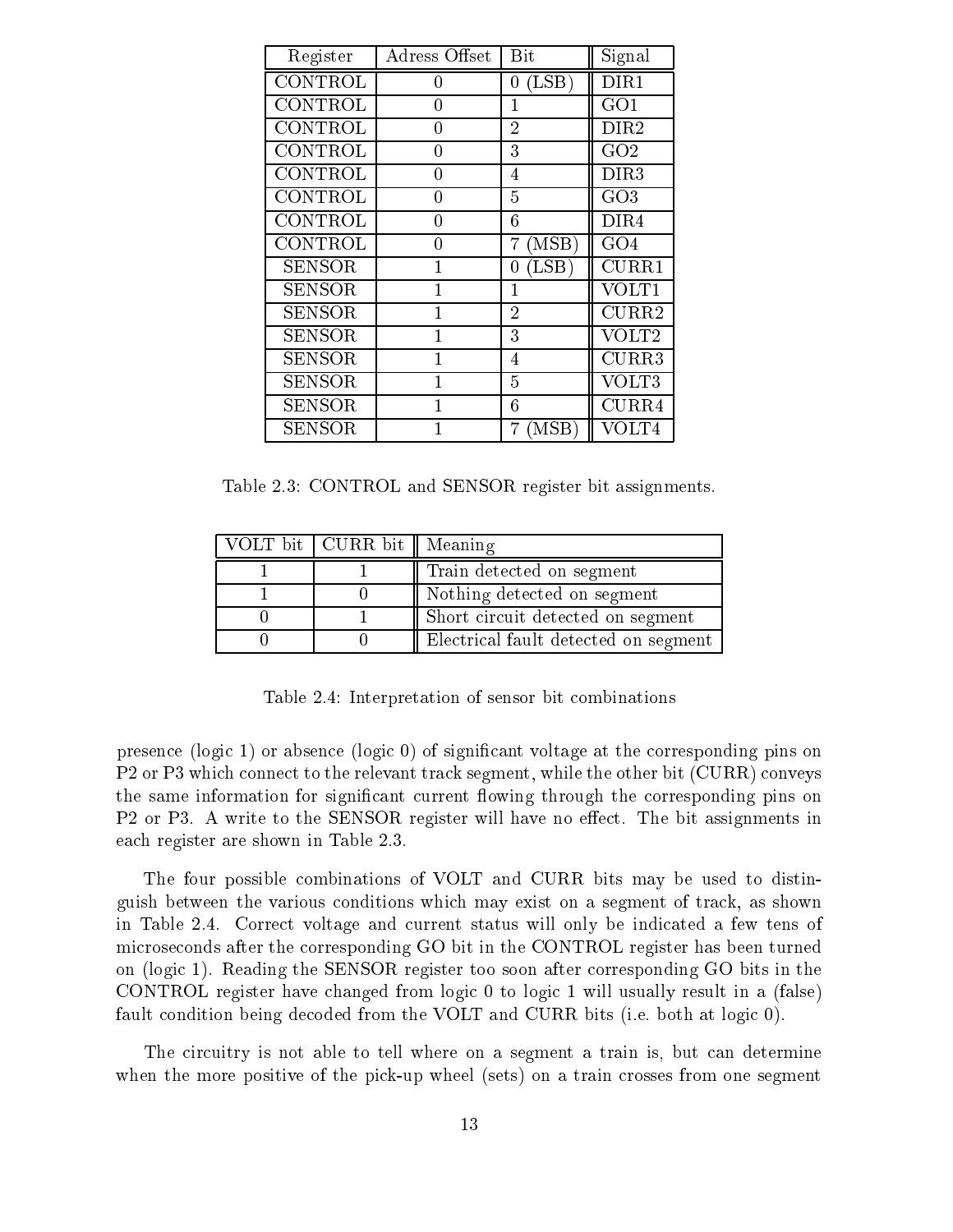to the next using this information. When the trains being controlled have pick-up wheels diagonally opposite each other, this information is sufficient to detect either the train starting to cross from one segment to another, or completing the crossing between two segments, but not both. As noted, it is desirable that the positive pick-up wheels trail the train so that additional sensing or time estimates are not required in order to switch power off to the segment being vacated.

When a segment is powered (i.e. its corresponding GO bit is at logic 1), the SENSOR register must be checked at a rate sufficient to allow early detection of short circuit or fault conditions. Power should be immediately turned off (by setting the GO bit to logic 0) on any segment indicating such a condition. The green activity LED on the front panel is a visual indication of the rate at which the SENSOR register is being read. It should remain continuously lit while any segment is powered from the board. If it flickers, it is likely that the state of the segment is not being checked often enough to detect and act on these conditions which could cause damage to the circuit.

The red fail LED on the front panel is lit under two circumstances. When the STEbus  ${\rm SYSRST}^*$  signal goes low, the LED will be lit and will remain lit until this signal goes high. When power to the analogue part of the board fails, the LED will be lit and will remain lit until power is restored. The latter condition is not expected to occur in normal operation, and will be self-resetting if the PTC thermistor (T1) is installed (see circuit description). Either condition will cause the CONTROL register to be cleared, turning power off to all segments controlled by the board.

An example of how this board may be used in a C programming environment is illustrated by the following code fragments:

```
struct t
{
   int t_polarity1:1; /* Polarity of power on 1st segment */
   int t_power1:1; /* State of power on 1st segment */
   int t_polarity2:1; /* Polarity of power on 2nd segment */
   int t_power2:1; /* State of power on 2nd segment */
   int t_polarity3:1; /* Polarity of power on 3rd segment */
   int t_power3:1; /* State of power on 3rd segment */
   int t_polarity4:1; /* Polarity of power on 4th segment */
   int t_power4:1; /* State of power on 4th segment */
   int t_current1:1; /* State of current on 1st segment */
   int t_voltage1:1; /* State of voltage on 1st segment */
   int t_current2:1; /* State of current on 2nd segment */
   int t_voltage2:1; /* State of voltage on 2nd segment */
   int t_current3:1; /* State of current on 3rd segment */
   int t_voltage3:1; /* State of voltage on 3rd segment */
   int t_current4:1; /* State of current on 4th segment */
   int t_voltage4:1; /* State of voltage on 4th segment */
} track;
```
#define T\_ON 1

14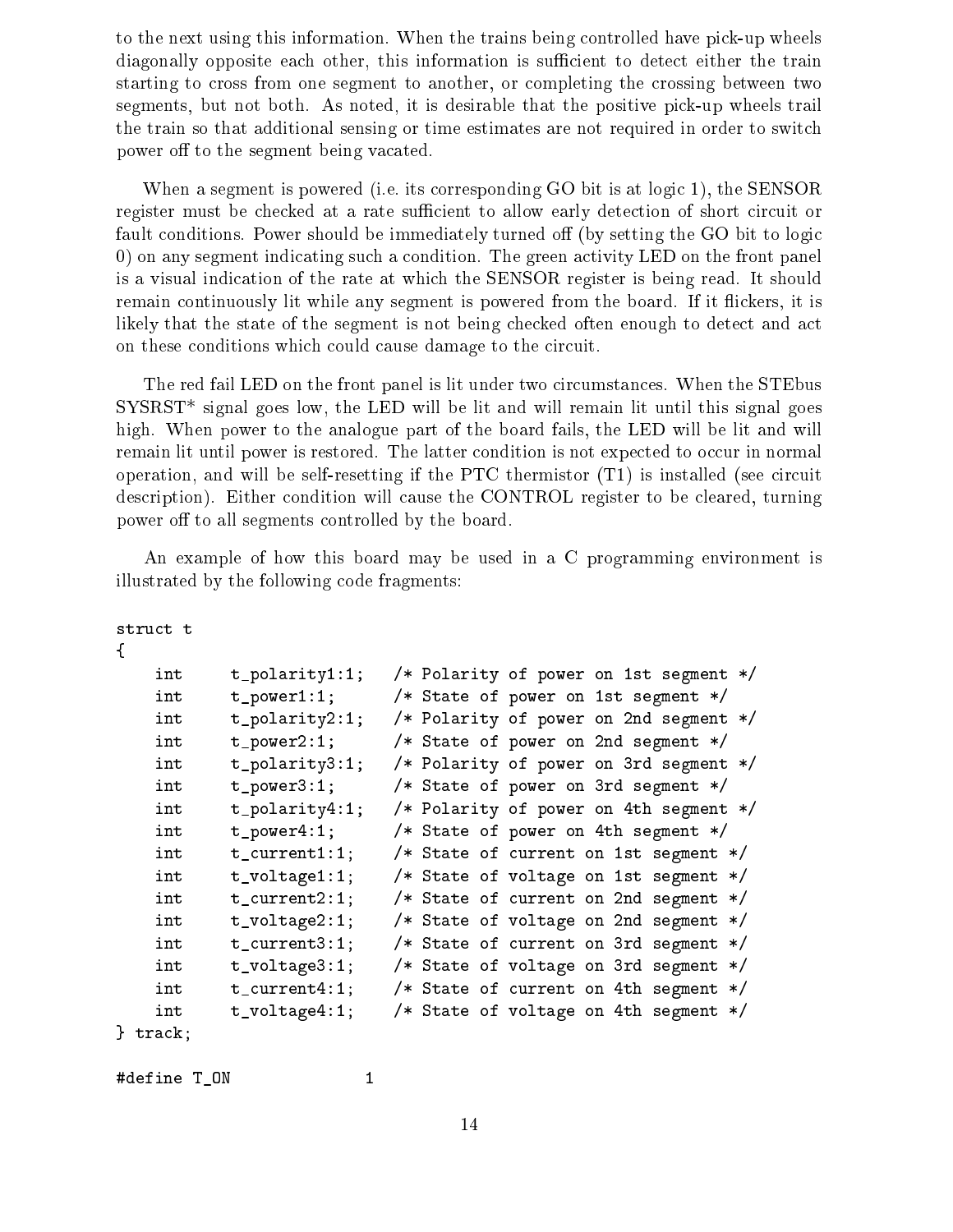```
#define T_OFF 0
#define T_HIGH 1
#define T_LOW
                          \mathbf{0}#define T_NORMAL 0
                         \overline{0}#define T_REVERSE 1
#define T_IO_ADDRESS 0x0C00
      .
{
    track.t\_power1 = T_0N;track.t_polarity1 = T_REVERSE;
   track.t\_power2 = T_OFF;track.t_power3 = T_OFF;track.t\_power4 = T_OFF;set_track( T_IO_ADDRESS, &track );
      \ddot{\phantom{a}}/* Insert code here to give a delay before reading SENSOR register */
   get_track( T_IO_ADDRESS, &track );
    if ( track.t_voltagel == T_HIGH ) /* Situation normal */
        if (track.t_current1 == T_HIGH))
            printf( "Train on segment 1\n" );
        else
            printf( "No train on segment 1\n\cdot" );
    else /* A fault condition, or perhaps insufficient delay used */
        if (track.t_current1 == T_HIGH)
            printf( "Short circuit on segment 1\n" );
        else
            printf( "Fault on segment 1\n" );
    track.t\_power1 = T_OFF;set_track( T_IO_ADDRESS, &track );
}
void set_track( short addr, struct t *track )
{
    outportb( addr, *(char *)track );
}
void get_track( short addr, struct t *track )
{
    *(short *)track = input(w (addr));}
```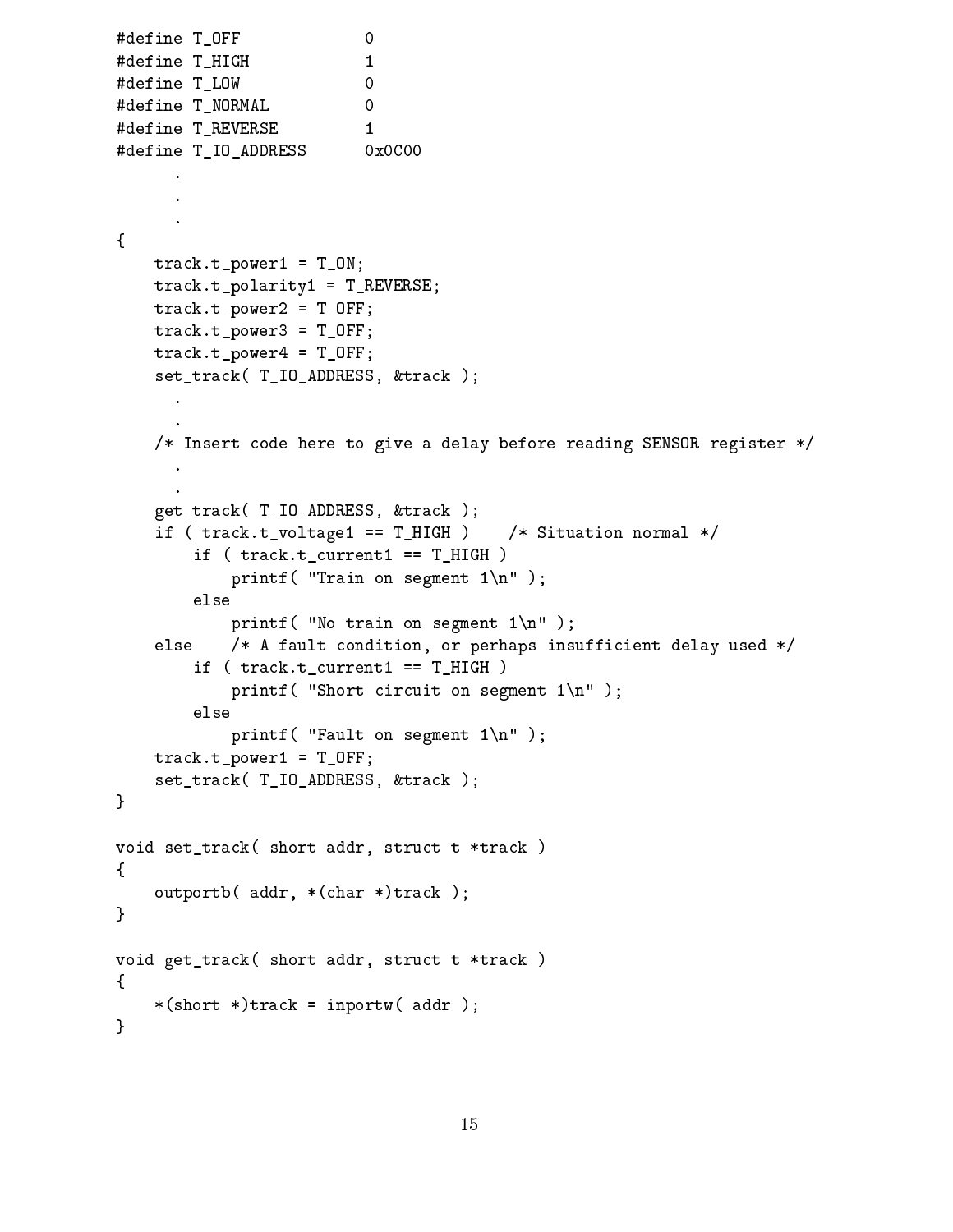| Signal Name   | Meaning                                                             |
|---------------|---------------------------------------------------------------------|
| An            | STEbus address line n (e.g. $A2$ , $A13$ )                          |
| CLK16         | A cleaned up version of the 16Mhz STEbus SYSCLK signal              |
| <b>MTEN</b>   | STEbus memory transfers are enabled $(J20$ is removed)              |
| <b>IOTEN</b>  | STEbus I/O transfers are enabled $(J21$ is removed)                 |
| CM1           | STEbus command modifier bit 1 (memory/io* selector)                 |
| CM0           | STEbus command modifier bit 0 (read/write* selector)                |
| $HIVAL*$      | When low, the highest 8 STEbus address bits $(A12 - A19)$ are valid |
| $LOVAL*$      | When low, lower STEbus address bits $A1 - A11$ (but not A0) and     |
|               | STEbus control signals ADRSTB*, DATSTB* and CM2 are valid           |
| <b>GDCLK</b>  | The CONTROL register clock signal                                   |
| VICLK         | The SENSOR register clock signal                                    |
| GDRDEN*       | Enables a read from the CONTROL register (when low)                 |
| VIRDEN*       | Enables a read from the SENSOR register (when low)                  |
| <b>TFRERR</b> | Indicates that an STE bus transfer error has occurred               |
| <b>DATACK</b> | Indicates that an STE bus transfer has completed successfully       |
| $RESET*$      | Track control board reset signal (active low)                       |
| SYSRST*       | The (active low) STEbus system reset signal                         |
| <b>PWROK</b>  | The 12 volt power supply to the analogue circuitry is working       |

Table 2.5: Summary of Track Control Board Signals.

## 2.2 Circuit Description

The circuit schematics for the track control board are shown as Figure 2.2 and Figure 2.3. The track control board logically (and visibly) comprises two parts: a digital part and an analogue part. The digital part implements an STEbus slave interface to support the two registers described above. The analogue part boosts the output power to drive a train and senses the voltage and current drawn at its output.

## 2.2.1 Track Control Board: Digital Part

The digital part of the track control board (AUCS94.1 Rev 0.1) is functionally equivalent to the digital part of the points control board (AUCS94.2 Rev 0.1) in every respect. Both generate a number of SETbus and auxilliary signals. The names and meanings of these signals are summarised in Table 2.5. Any signal suffixed with an asterisk  $(*)$  indicates that the signal is "active low", that is, when active (or true or on), the signal assumes logic value 0 rather than logic 1.

The STEbus address, address strobe and data strobe lines are decoded by the three oss-style magnitude comparators . One of these (O6) produces the HIVAL \* signal indicating the validity of the 8 most significant address bits used only in STEbus memory

 $\overline{P}$  by  $\overline{P}$  oo-style  $\overline{P}$  ineall a 74LS688 or 74HCT688 chip. See the closing paragraph in this section for a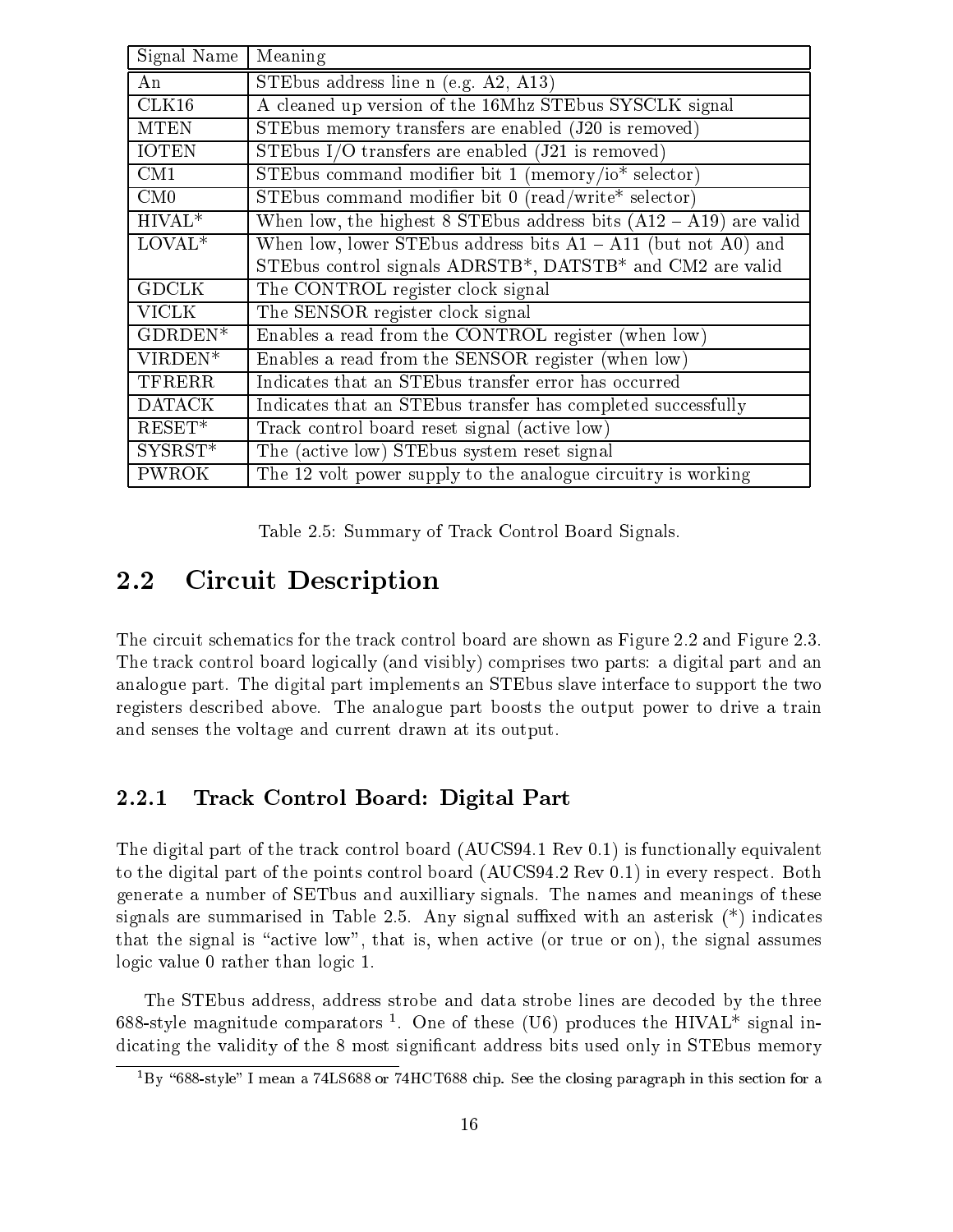



 $\overline{L}$ |<br>|<br>|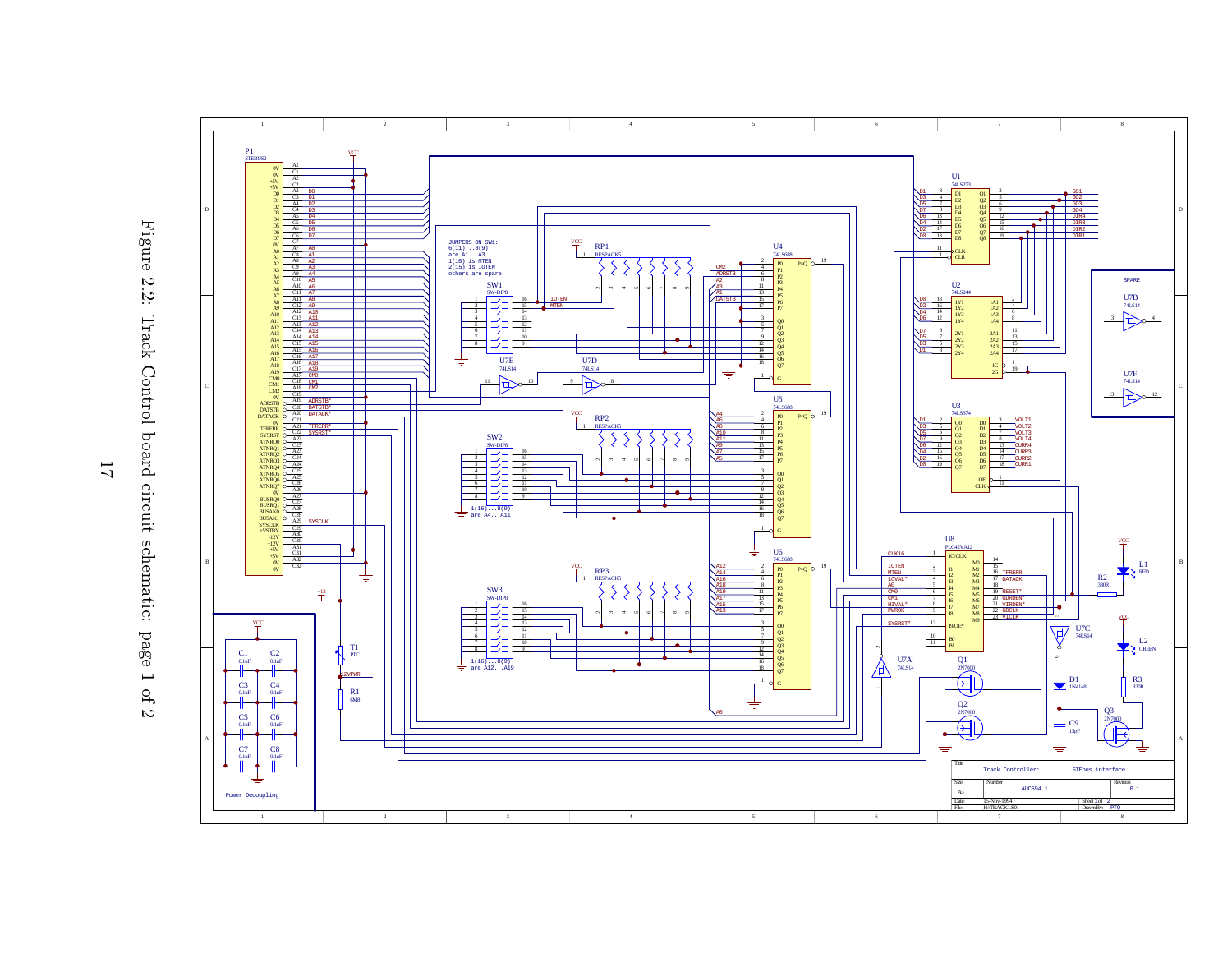

Figure 2.3: Track Control board circuit schematic: page 2 of 2 Figures 2011 2.3: Track Control Control Control Control Control Control Control Control Control Control Control Control Control Control Control Control Control Control Control Control Control Control Control Control Control Control Control Contro board circuit circuit circuit circuit circuit circuit circuit circuit circuit circuit circuit circuit circuit circuit schematic: page 2 of

2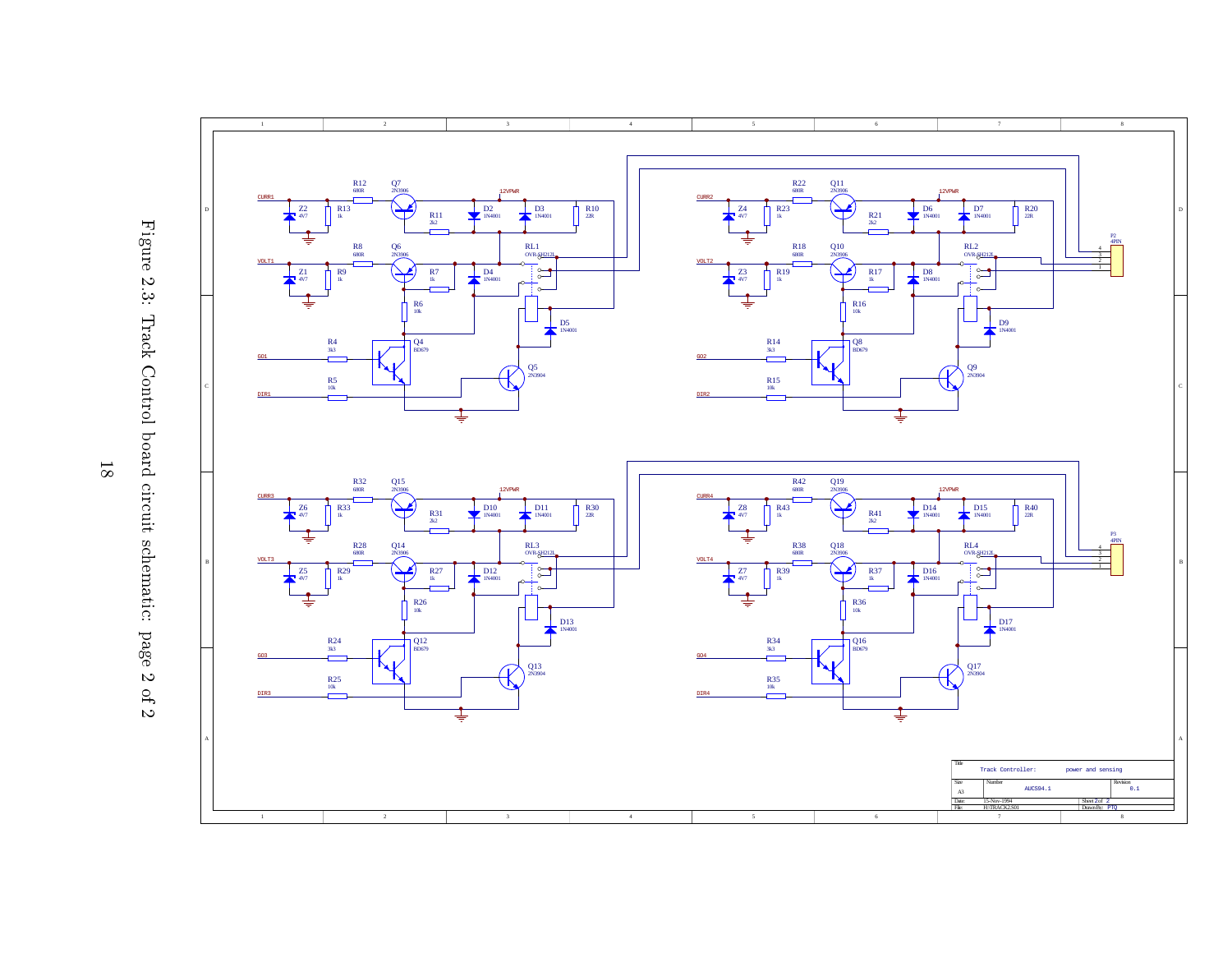transfers. The other two (U4 and U5) are daisy chained and produce the LOVAL\* signal used in both  $\mathcal{S}1$  educity and  $\mathcal{I}/\mathcal{O}$  transfers to indicate validity  $\mathcal{I}$  of the lower address bits and control signals. Memory and I/O transfers are enabled and disabled independently through jumpers J20 and J21, and give rise to the MTEN and IOTEN enabling signals respectively.

The pair of onboard registers are controlled by two pairs of signals, one for reading the register (the xxRDEN\* signal) and one for writing to it (xxCLK signal). Reads from and writes to the CONTROL register are implemented in separate devices. A write is latched into a 273-style octal latch (U1) by the rising edge of the GDCLK signal. A read passes a copy of the value in U1 back to the STEbus by enabling the outputs of a 74LS244 tri-state buffer (U2) when the GDRDEN\* signal goes low.

The SENSOR register is implemented in a single 74LS374 tri-state octal D-type flipflop (U3). A read from it enables its outputs onto the STE bus when the VIRDEN\* signal goes low. Data from the analogue part of the board is latched into U3 by the rising edge of the VICLK signal. A write to the SENSOR register from the STEbus has no effect due to the programming of U8 described below.

The PLC42VA12 programmable logic device (U8) produces the four register control signals just mentioned, and indirectly drives the two STEbus acknowledge lines DATACK\* and  $TFRERR^*$  via the FETs Q1 and Q2. It is programmed with the following logic equations written in the notation of the Philips  $SLICE(tm)$  package environment [2] (viz. / represents inversion, + represents logical OR, \* represents logical AND). Active low signals on the schematic and in Table 2.5 which are suffixed with an asterisk  $(*)$  are instead prefixed with the letter N, since the asterisk is used as an operator by  $SLICE(tm)$ . Two internal flip-flops (FF0 and FF1) are used to create a delay for the DATACK signal during a read cycle. The other signals require only combinational logic.

| FF0.CLK | $=$ CLK16;                                                        |
|---------|-------------------------------------------------------------------|
| FF0.D   | $=$ /NLOVAL*( IOTEN*/CM1 + MTEN*CM1*/NHIVAL );                    |
| FF1.CLK | $=$ /CLK16;                                                       |
| FF1.D   | $=$ /NLOVAL*( IOTEN*/CM1 + MTEN*CM1*/NHIVAL );                    |
| GDCLK   | $=$ /NLOVAL*( IOTEN*/CM1 + MTEN*CM1*/NHIVAL )*/CM0*/A0;           |
| VICLK   | $=$ /NLOVAL*( IOTEN*/CM1 + MTEN*CM1*/NHIVAL )*CM0*A0;             |
| NGDRDEN | $=$ /( /NLOVAL*( IOTEN*/CM1 + MTEN*CM1*/NHIVAL )*CM0*/A0 );       |
| NVIRDEN | $=$ /( /NLOVAL*( IOTEN*/CM1 + MTEN*CM1*/NHIVAL )*CM0*A0 );        |
| TFRERR  | $=$ /NLOVAL*( /IOTEN*/CM1 + /MTEN*/NHIVAL*CM1 );                  |
| DATACK  | $=$ /NLOVAL*( IOTEN*/CM1 + MTEN*CM1*/NHIVAL )*/CM0 + FF0*FF1*CM0; |
| NRESET  | $=$ PWROK*NSYSRST;                                                |

To be noted from these equations is that the VIRDEN\* and VICLK signals are active under the same conditions, so that a read to the SENSOR register simultaneously latches

brief discussion of the constraints on the types of logic chips which may be used.

<sup>&</sup>lt;sup>2</sup> "Validity" means that the address bits match the board's address as configured on J1-J19 (for both  $LOVAL^{*}$  and  $HIVAL^{*}$ ), and the control signals are requesting a valid data transfer (explicit in the LOVAL\* signal only).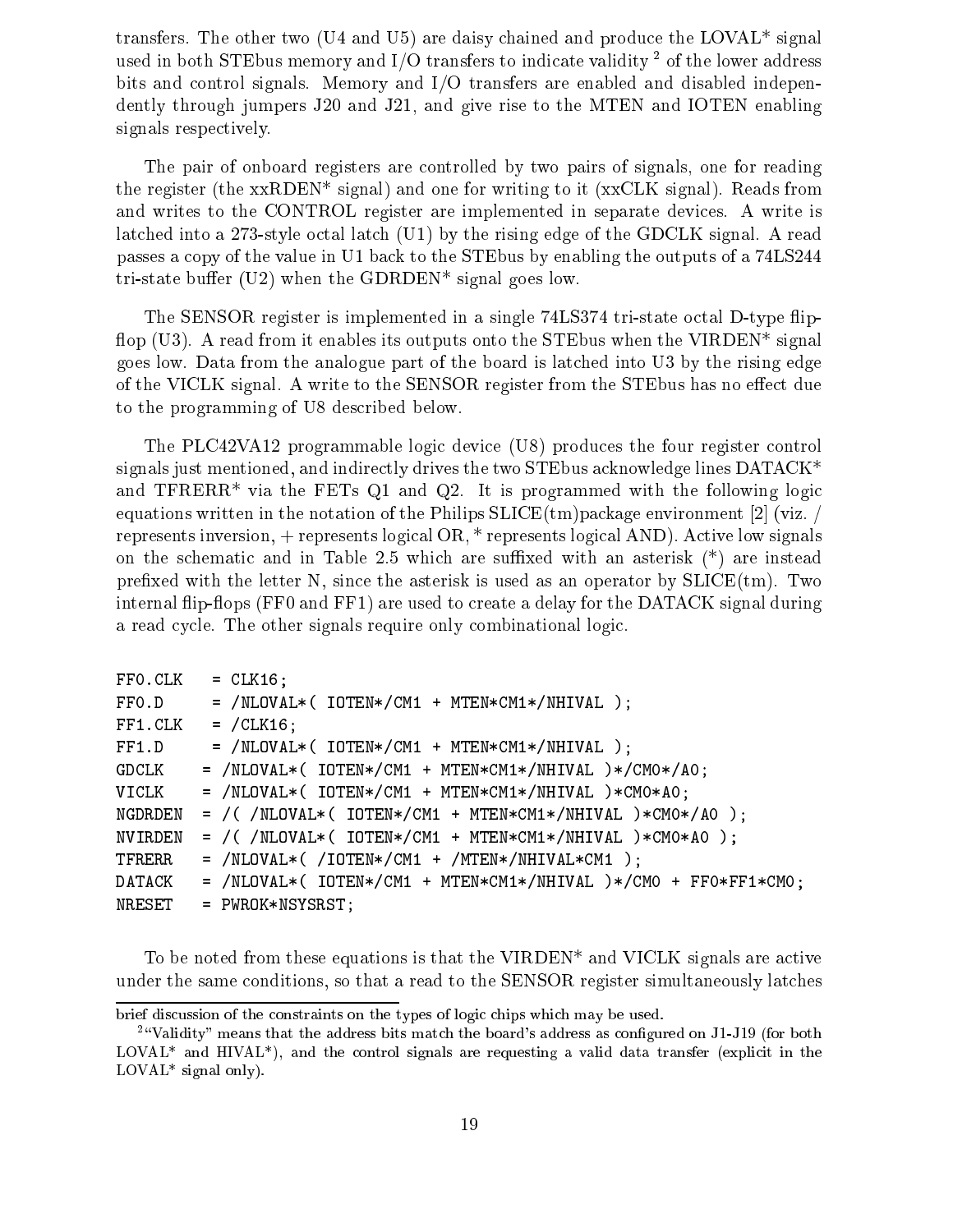the data into U3, and drives the STEbus data lines with it. Alternatively, the VICLK signal could have been programmed analogously to the GDCLK signal, so that data could be independently latched into the SENSOR register by writing a dummy value to it. No particular advantage was seen in doing this.

Of the components used, U8 is a CMOS device which drives TTL outputs, a fact which may be some cause for concern  $-$  it does not fall within STE bus standards for voltage and current. The other integrated circuits used must be Low Power Schottky TTL (LSTTL) devices if used to drive the STEbus, or can be either LSTTL or High Speed TTL-compatible CMOS (HCT) devices if they only receive STEbus signals. Although the Schmitt Trigger Inverter (U7) is used only to receive some signals from the STEbus, the SYSCLK signal is among them. This signal (produced by the SCIM88) is thought unlikely to be able to reliably switch an HCT device, hence the use of LSTTL.

## 2.2.2 Track Control Board: Analogue Part

The analogue part of the track control board has four duplicated sets of components for controlling and sensing the track, and two indicator LEDs. The fail LED (L1) is driven through a resistor  $(R2)$  from U8, and will light in the event of a failure of the  $+12$ volt power supply (12VPWR) to the analogue part (lit until power is restored) or by an STE bus system reset (lit for as long as  $SYSRST*$  stays low). The activity LED (L2) is driven through a resistor  $(R3)$  from a FET  $(Q3)$  controlled by the voltage stored in a capacitor (C9). This capacitor is charged fast through a diode  $(D1)$  by the inverted read pulse to register 1 (VIRDEN\*), and discharged slowly back through the diode, producing a ash of light on the LED with a duration of a few tens of milliseconds.

The PTC thermistor (T1), if available, is designed as a protection against short circuits of unreasonable length. Prolonged short circuits will cause T1 to heat up, increasing its resistance, and shutting down the +12 volt power supply to the analogue circuitry. In turn, this will cause the PWROK input to U8 to go low, driving the RESET\* signal low, turning on the fail LED and clearing the CONTROL register as a result. The clearing of the CONTROL register stops the short circuit, allowing T1 to cool, restoring +12 volt power, driving RESET\* high again and extinguishing the fail LED. While the fail LED is lit, any write to the CONTROL register will have no effect: it will remain cleared. Programmers may use this effect to detect for the restoration of power to the analogue circuitry, but are advised that their software should be written to prevent such conditions occurring at all.

The analogue circuitry used for powering and sensing the track segments corresponds quite directly to the bits in the two registers. The GO signals reflect the states of the GO bits and are used to drive a Darlington power transistor (e.g. Q4 for segment 1) as a saturated switch which turns power on to the track. A resistor (R4) limits the short circuit current to around 1.5A, while a reverse-biased diode (D4) protects against negative voltage transients from any connected train motors.

The DIR signals reflect the DIR bits and drive a lower powered transistor  $(Q5)$  as a saturated switch which in turn switches the DPDT relay (RL1) to set the polarity of the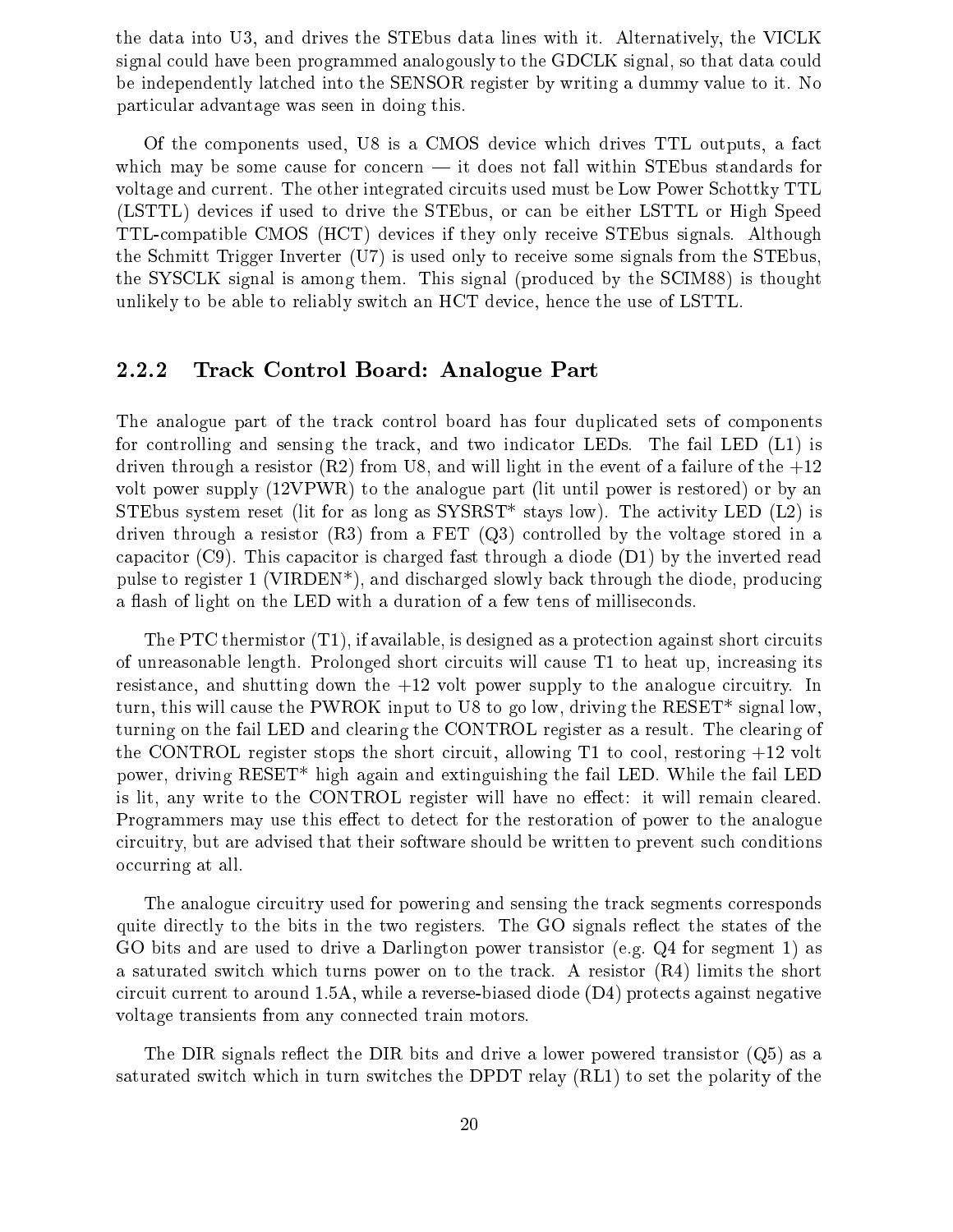power supplied to the track. A resistor  $(R5)$  is chosen to ensure the transistor is saturated at the operating current of the relay, and a diode (D5) protects the transistor against the reverse voltage of the collapsing magnetic field in the relay.

The levels of the VOLT and CURR signals which are latched as the VOLT and CURR bits in the SENSOR register are determined by the states of two PNP transistors (Q6 and  $Q7$ ). When on, these transistors will be at or near saturation, and will cause sufficient current to flow through their respective zener diodes  $(Z1 \text{ and } Z2)$  to produce a high level on their corresponding signal line (VOLT and CURR). This current is limited by resistors (R8 and R12) to conserve power, and a further pair of resistors (R9 and R13) are used to ensure that a low signal level is produced when the transistors are cut off.

The voltage sensing transistor  $(Q6)$  is switched on when the voltage across the track (or across  $D4$ ) exceeds approximately 7 volts. Two resistors set this threshold: the first (R6) is chosen large enough to limit the current drawn in the whole of the voltage sensing circuitry to below the threshold for the current sensing circuitry, and then the second resistor (R7) is chosen (with a high degree of trial and error) to give the desired threshold voltage.

Current is sensed by monitoring the voltage across a diode  $(D2)$  in series with the track power outputs. When this diode conducts, so too will the current-sensing transistor (Q7). The resistor (R11) connected to the base of this transistor is chosen mainly to protect it should the diode (D2) ever burn out due to a prolonged short circuit. This resistor can vary an order of magnitude either way without affecting the current threshold which is set by the other resistor  $(R10)$ . This resistor effectively provides a bypass to the diode  $(D2)$  when only the small current through the voltage sensing circuitry is flowing. It is chosen to set a threshold of around 50mA. The trains in use draw around 200mA when moving freely, and more when starting or subjected to loads or friction.

The final diode  $(D3)$  in the circuit is to provide a reverse conduction path for when the train is crossing between two segments. Because train motors are connected to diagonally opposite sets of wheels, there is a short time where a train sources current from the circuitry of one segment, and sinks it to that of another. Without this extra diode, the diode used to sense current (D2) would block the reverse current from the motor, and potentially damage the circuit.

### 2.2.3 Component Layout and Connectors

Figure 2.4 shows the component overlay for the track control board. The numbering of the pins on connectors P1 to P3, as seen with the component side of the board facing upwards and from the perspective of the female connectors which connect to them, are shown in Figure 2.5 and Figure 2.6.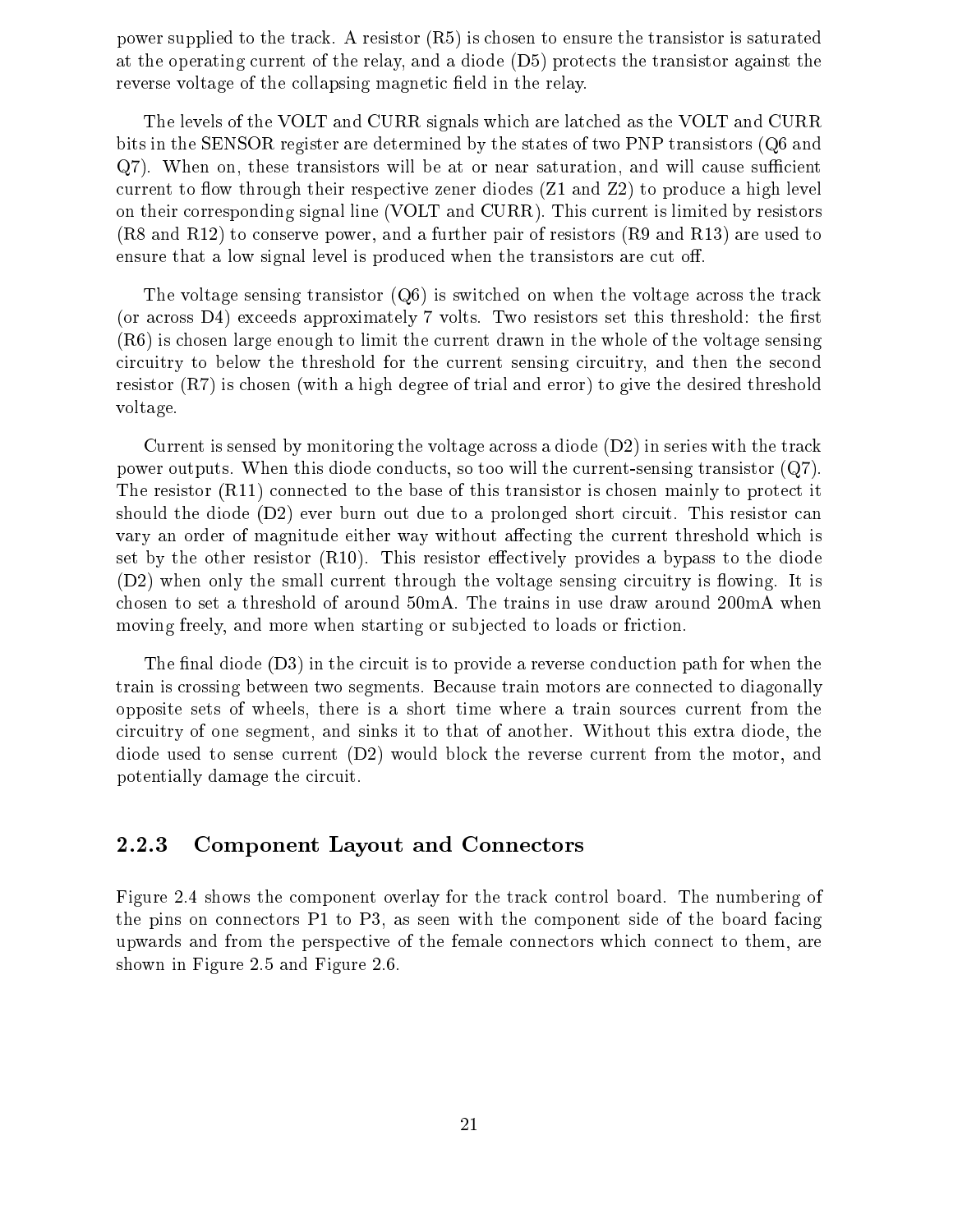

Figure 2.4: PCB component overlay for Track Control Board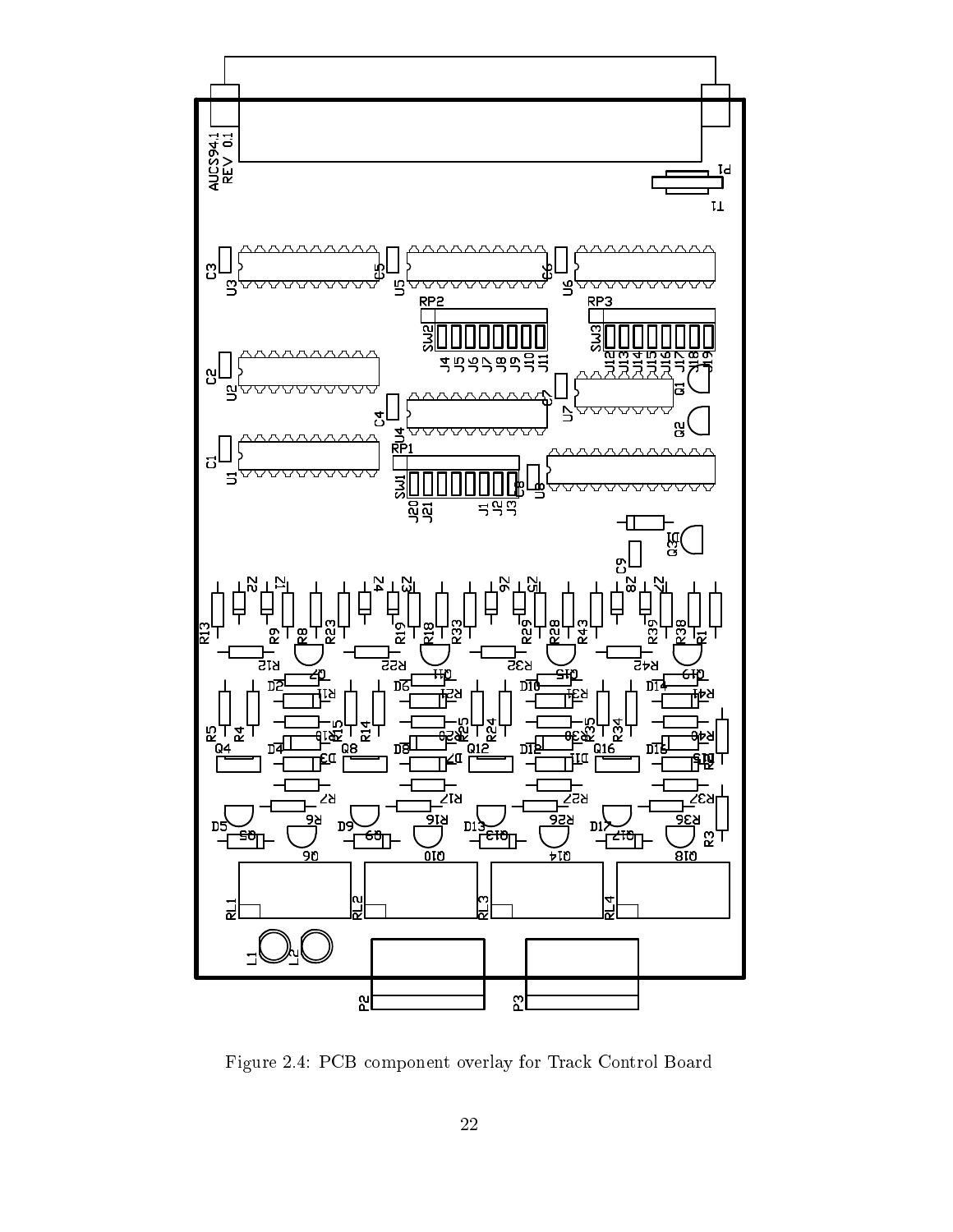

Figure 2.5: Pin assignments on STEbus connector P1



Figure 2.6: Pin assignments on track segment connectors P2 and P3

## 2.2.4 Deviations from Prescribed Design

Some modifications have been made to the circuit boards in use. They are:

- The SYSCLK signal has been put through an extra inversion by passing it first through the spare inverter between U7.13 and U7.12 before it goes into the input of the inverter U7.1.
- The PTC thermistor T1 is unavailable in New Zealand (but can be acquired in Europe, for example: Philips part 2322 661 54111). A wire link has been substituted in its place. A slow-blow fuse of approximately 500mA rating would provide the protection the PTC was initially designed for, but with the inconvenience of not being self-resetting. As mentioned, software should be written to ensure such protection devices are never required to perform.

#### **Known Performance Problems** 2.3

On the first board constructed, bus time-out errors occur frequently. Once they begin to occur, they do not stop without intervention. They can be alleviated by putting the board at the end of the STEbus farthest away from the SCIM88 processor board, or failing that, on a bus extender board.

This strongly suggests that there are signal propagation problems, probably caused by impedance mismatches. The STEbus specication requires that no STEbus signal travel more than 50mm into a board. Several signal lines fail to comply with this rule. On the other hand, the onset of bus time-out errors suggests a thermal component to the problem, and the PLC42VA12 runs suspiciously warm for a CMOS device. Attempts to isolate the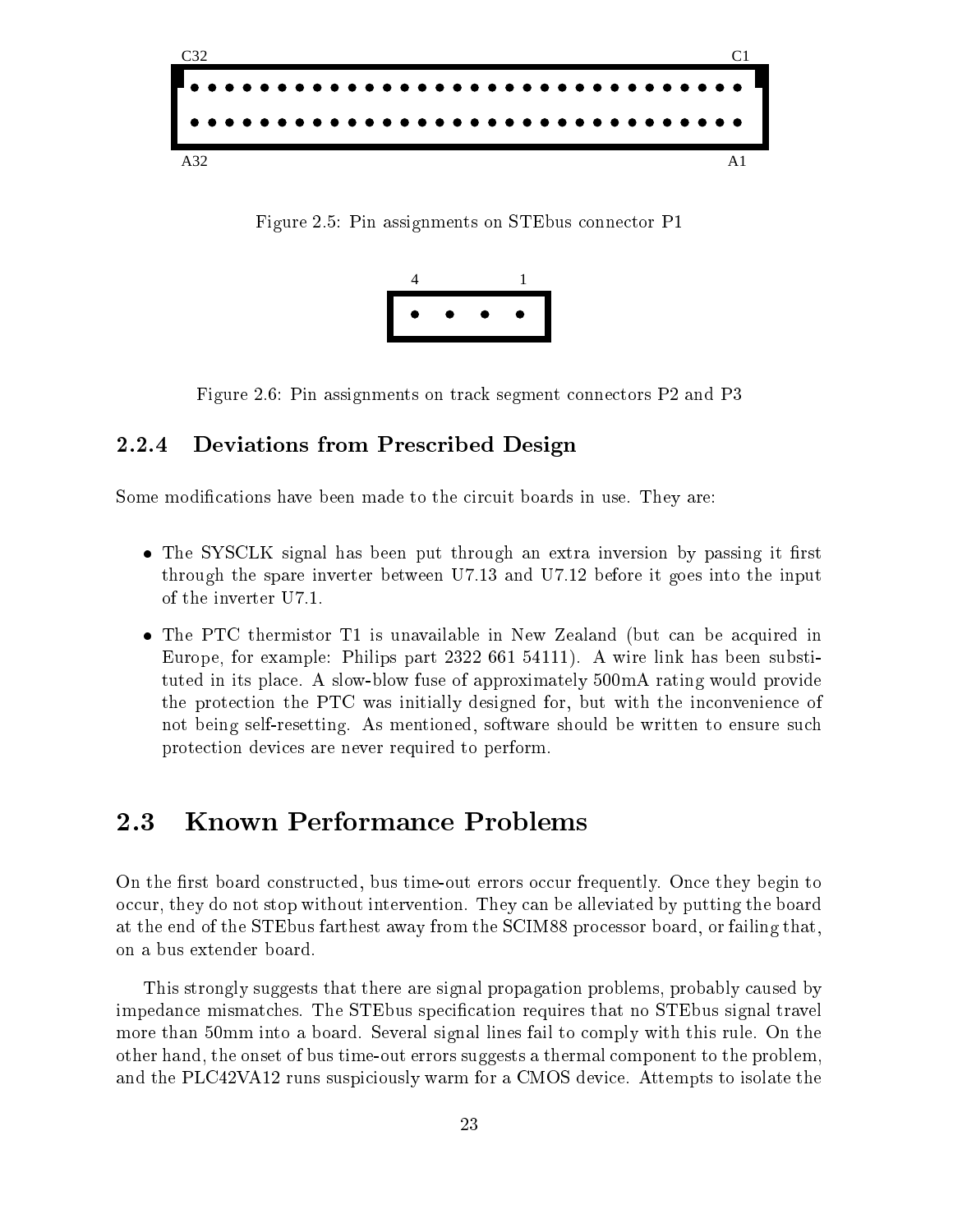cause of the problem, which has not been noted on the second board constructed, have so far failed.

Also, the green (activity) LED may remain lit for long periods when warming up. This is because the reverse leakage current through the 1N4148 diode (D1) is quite sensitive to temperature. In fact it is quite sensitive to quite a spectrum of radiation, e.g. from fluorescent tubes, and ought to be replaced by a diode with similarly low leakage current, but one which is less sensitive to its environment.

### **Advice for Future Revisions** 2.4

The following points should be kept in mind when designing future revisions of this board:

- Address the deviations made from the prescribed design after the printed circuit boards were made.
- Address the performance problems outstanding with this revision.
- Under most circumstances, the voltage sense line represents an inversion of the voltage level at the collector of the darlington power transistor. If this is true in all cases, it may allow some circuit simplication.
- The entire functionality of the digital part of the circuit can be programmed into modern programmable logic devices (e.g. from XILINX). Provided the STEbus specifications are respected, which may require some additional Schmitt trigger devices between the bus and the programmable device, using such a device may result in a dramatic space saving on the board.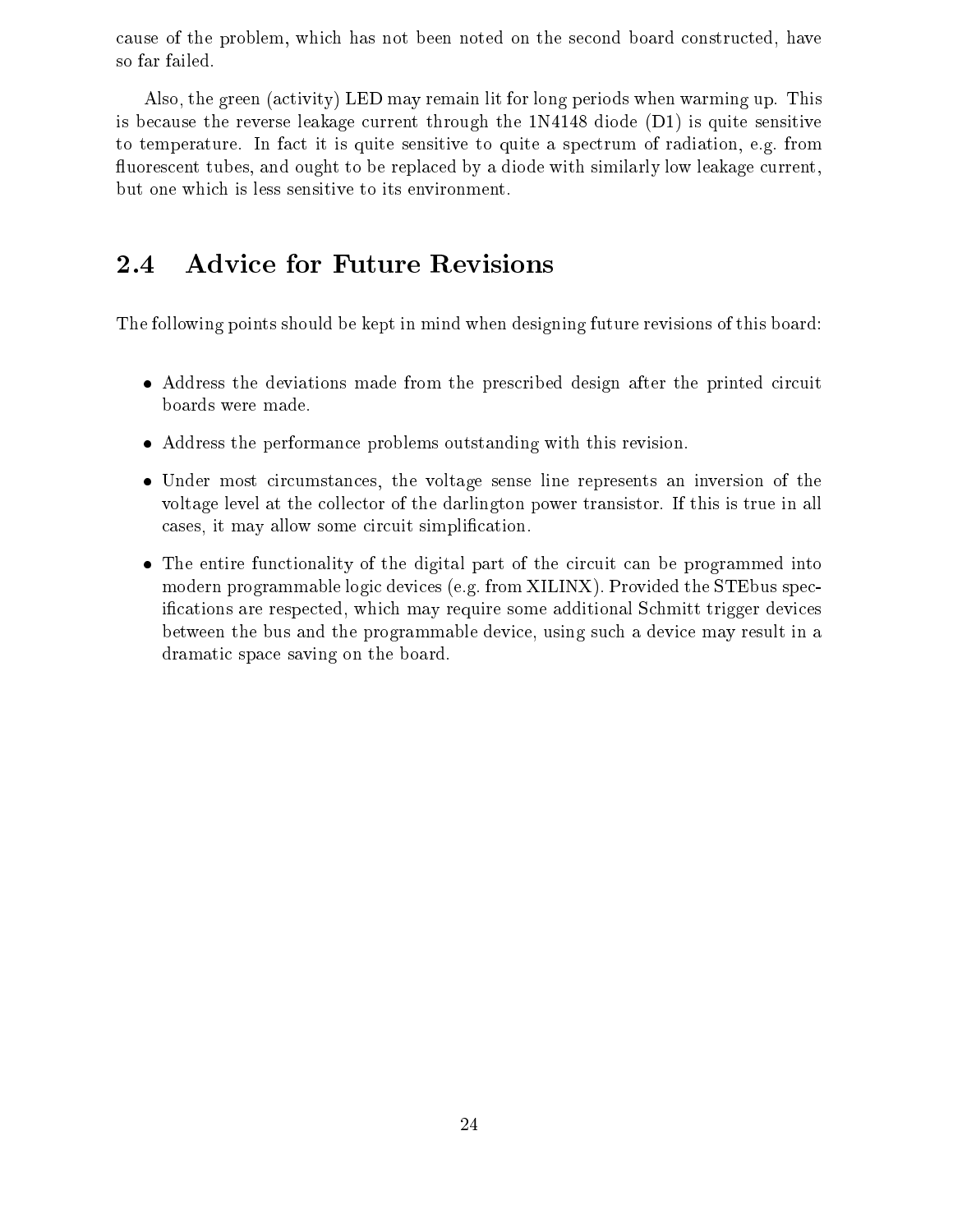## Chapter <sup>3</sup>

This chapter describes the first prototype of the points control board, designated AUCS94.2 Rev 0.1.

#### Overview  $3.1$

A block diagram of the points control board AUCS94.2 Rev 0.1 is shown in Figure 3.1. The points control board independently controls eight sets of points. Each set of points should be connected by three wires from the points terminals to appropriate pins on connectors P3 to P6 (see Table 3.1). Additionally, the points control board provides eight independent digital inputs for use with discrete sensors such as optical switches or reed relays. These sensors must use circuits which connect to an appropriate pair of pins on connector P2 (see Table 3.2).

The points control board is used by reading from and writing to two 8-bit registers on board. The addresses of the registers are set by the address jumpers J1-J19. Each address jumper, Jn, relates directly to the STEbus address line, An, and in turn to a

|   |                | Points Set    Connector   Common Pin   Left Pin   Right Pin |   |  |
|---|----------------|-------------------------------------------------------------|---|--|
|   | P3             |                                                             |   |  |
| ດ | P <sub>3</sub> |                                                             |   |  |
|   | P4             |                                                             | h |  |
|   | P4             |                                                             |   |  |
|   | P <sub>5</sub> |                                                             |   |  |
|   | P5             |                                                             |   |  |
|   | P6             |                                                             |   |  |
|   |                |                                                             |   |  |

Table 3.1: Points driving sources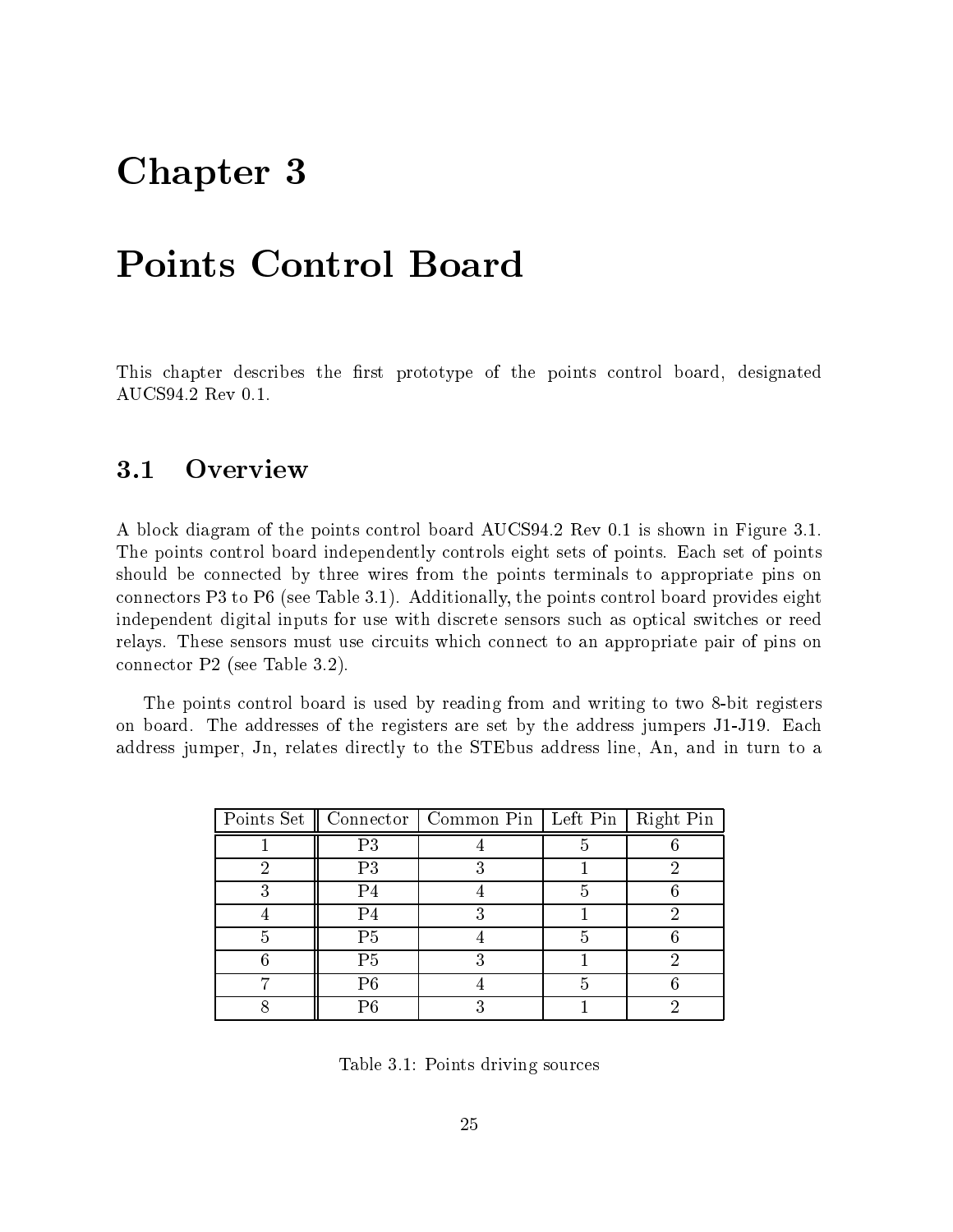

Figure 3.1: Block diagram of the AUCS94.2 Rev 0.1 points control board. The board independently controls eight points motors and buffers eight discrete sensors through two onboard registers.

| Discrete Sensor    Postive Pin   Common Pin |    |    |
|---------------------------------------------|----|----|
|                                             | 15 | 16 |
| ິງ                                          | 13 | 14 |
| 3                                           |    | 12 |
|                                             |    | 10 |
| 5                                           |    |    |
|                                             |    |    |
|                                             |    |    |
|                                             |    |    |

Table 3.2: Discrete digital sensor inputs on connector P2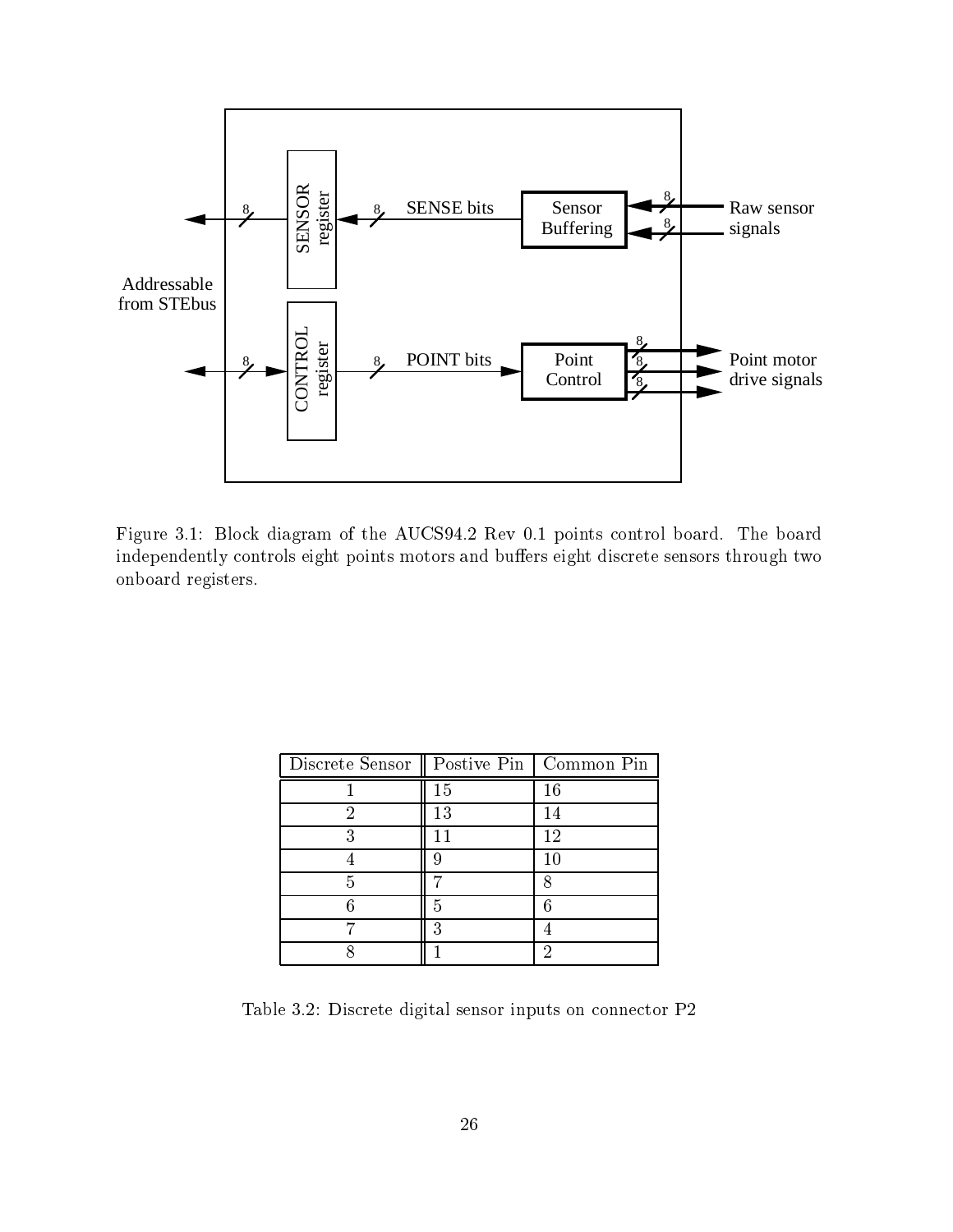| Jumper                 | Address Line                               | Address contribution (Hex) |
|------------------------|--------------------------------------------|----------------------------|
| J <sub>1</sub>         | A1                                         | 2                          |
| J <sub>2</sub>         | A2                                         | $\overline{4}$             |
| $\overline{J3}$        | A3                                         | 8                          |
| J <sub>4</sub>         | A4                                         | 10                         |
| J5                     | A5                                         | 20                         |
| $\overline{\text{J6}}$ | A <sub>6</sub>                             | 40                         |
| J7                     | A7                                         | 80                         |
| J8                     | A8                                         | 100                        |
| J <sub>9</sub>         | A <sub>9</sub>                             | 200                        |
| J10                    | A10                                        | 400                        |
| J11                    | A11                                        | 800                        |
| J12                    | A12                                        | 1000                       |
| J13                    | A13                                        | 2000                       |
| J14                    | A14                                        | 4000                       |
| J15                    | A15                                        | 8000                       |
| J16                    | A16                                        | 10000                      |
| J17                    | A17                                        | 20000                      |
| J18                    | A18                                        | 40000                      |
| J19                    | A19                                        | 80000                      |
| J20                    | Enables STEbus memory transfers if removed |                            |
| J21                    | Enables STEbus I/O transfers if removed    |                            |

Table 3.3: Effects of address and addressing mode jumpers. All jumpers take effect when removed.

bit in the address used by a program accessing the board. The CONTROL register is addressed when the address on the appropriate address lines matches those set by the jumpers, and the least signicant address line (A0) is at logic 0. I.e. it is found at an offset of 0 from the address set by the address jumpers. Similarly, the SENSOR register is addressed when the address lines match the jumper settings, and A0 is logic 1, i.e. at an offset of 1 from the jumpered address. Installed jumpers match address lines at logic 0; removed jumpers match address lines at logic 1.

Addressing mode jumpers J20 and J21, if removed, enable the board to respond to STEbus memory transfers and I/O transfers respectively. If both jumpers are installed, the board will not respond to any STEbus transfers. So, for example, if all jumpers were installed except J2-J7, J16-J19 and J20, the CONTROL register will appear at memory address F00FC hexadecimal, the SENSOR register will appear at memory address F00FD, but neither register will appear in STEbus I/O space. This is summarised in Table 3.3.

The CONTROL register is a read-write register arranged as eight individual bits, each bit controlling a single set of points. Points control is affected by setting the appropriate bit to logic 1 to switch the points one way (nominally left) or to logic 0 to switch them the other way (nominally right). The CONTROL register is read-write, but the value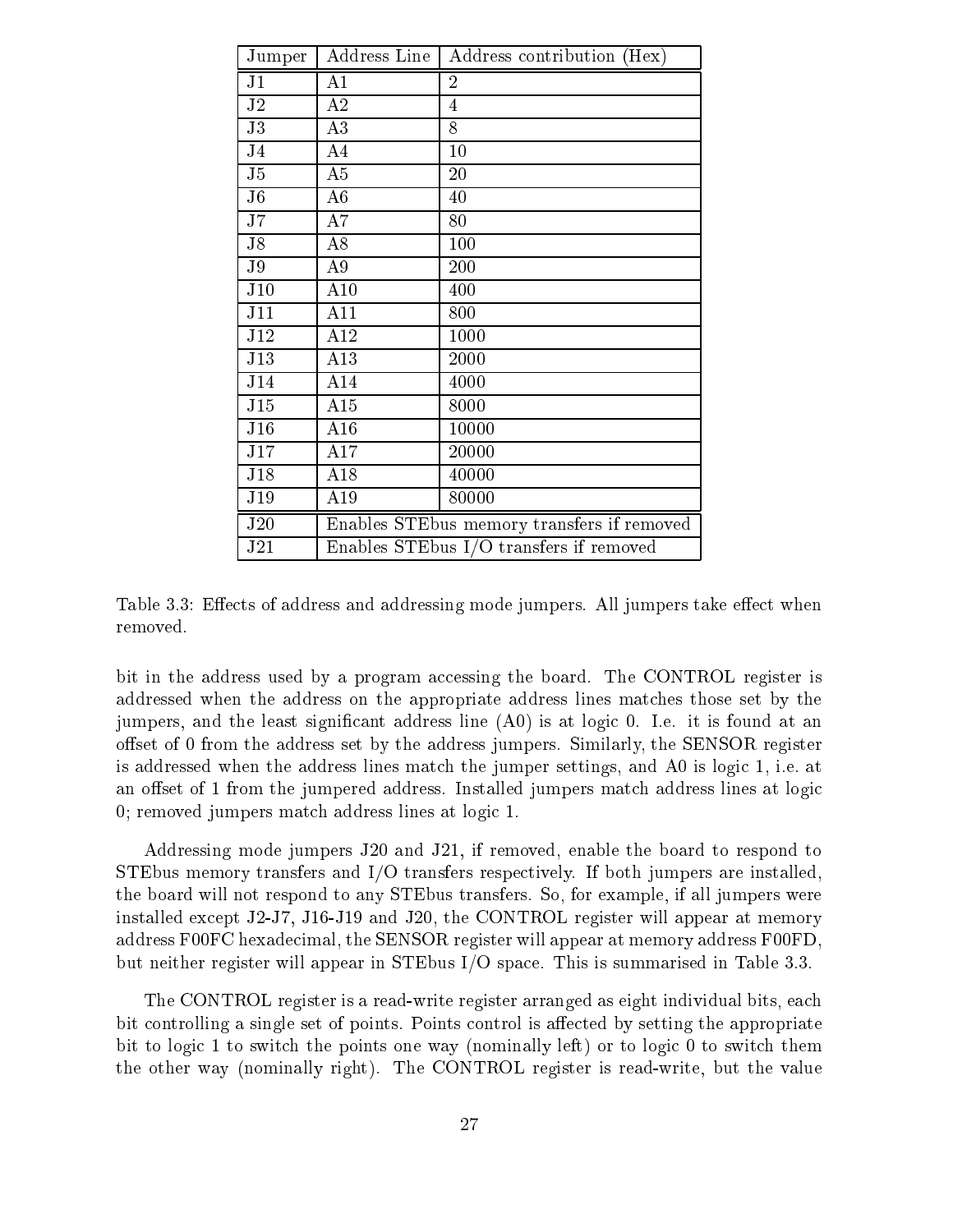| Register       | Adress Offset | Bit                                 | Signal             |
|----------------|---------------|-------------------------------------|--------------------|
| <b>CONTROL</b> | 0             | (LSB)<br>0                          | POINT1             |
| CONTROL        | 0             |                                     | POINT <sub>2</sub> |
| CONTROL        | 0             | $\overline{2}$                      | POINT3             |
| CONTROL        | 0             | 3                                   | POINT4             |
| CONTROL        | O             | 4                                   | POINT <sub>5</sub> |
| CONTROL        | 0             | 5                                   | POINT <sub>6</sub> |
| CONTROL        | 0             | 6                                   | POINT7             |
| CONTROL        | 0             | (MSB)<br>7                          | POINT8             |
| <b>SENSOR</b>  |               | $(\operatorname{LSB}^{\cdot})$<br>0 | SENSE1             |
| <b>SENSOR</b>  |               | 1                                   | SENSE2             |
| SENSOR         |               | $\overline{2}$                      | SENSE3             |
| <b>SENSOR</b>  |               | 3                                   | SENSE4             |
| <b>SENSOR</b>  |               | 4                                   | SENSE5             |
| <b>SENSOR</b>  |               | 5                                   | SENSE <sub>6</sub> |
| <b>SENSOR</b>  |               | 6                                   | SENSE7             |
| SENSOR         |               | MSB)<br>7                           | SENSE <sub>8</sub> |

Table 3.4: Hardware register bit assignments

read back only reflects the last value written to it. It is not an indication that the points are switched in the directions indicated by the bits in the register. The circuitry must be relied on to successfully switch the points under normal circumstances. Multiple sets of points should not be switched at once, nor should points be switched while there is a train or other ob ject on the points section, as this may prevent successful points switching.

The SENSOR register is a read-only register also arranged as eight individual bits, each bit reflecting the state of the digital input on the corresponding pair of pins on P2. Allowing current to flow from the positive pin to the common pin in a pair will provide a logic 0 input to a bit in the SENSOR register; preventing current flow will provide a logic 1 input. The bit assignments in each register are shown in Table 3.4.

The red fail LED on the front panel is lit under two circumstances. When the STEbus  ${\rm SYSRST}^*$  signal goes low, the LED will be lit and will remain lit until this signal goes high. When power to the analogue part of the board fails, the LED will be lit and will remain lit until power is restored. The latter condition is not expected to occur in normal operation, and will be self-resetting if the PTC thermistor (T1) is installed (see circuit description). Either condition will cause the CONTROL register to be cleared, turning power off to all segments controlled by the board.

While the fail LED is lit, any write to the CONTROL register will have no effect: it will remain cleared. Programmers may use this effect to detect for the restoration of power to the analogue circuitry, but are advised that their software should be written to prevent fail conditions occurring at all. A CONTROL register cleared by a fail condition indicates that all points have attempted to switch to the nominally right position. Since there may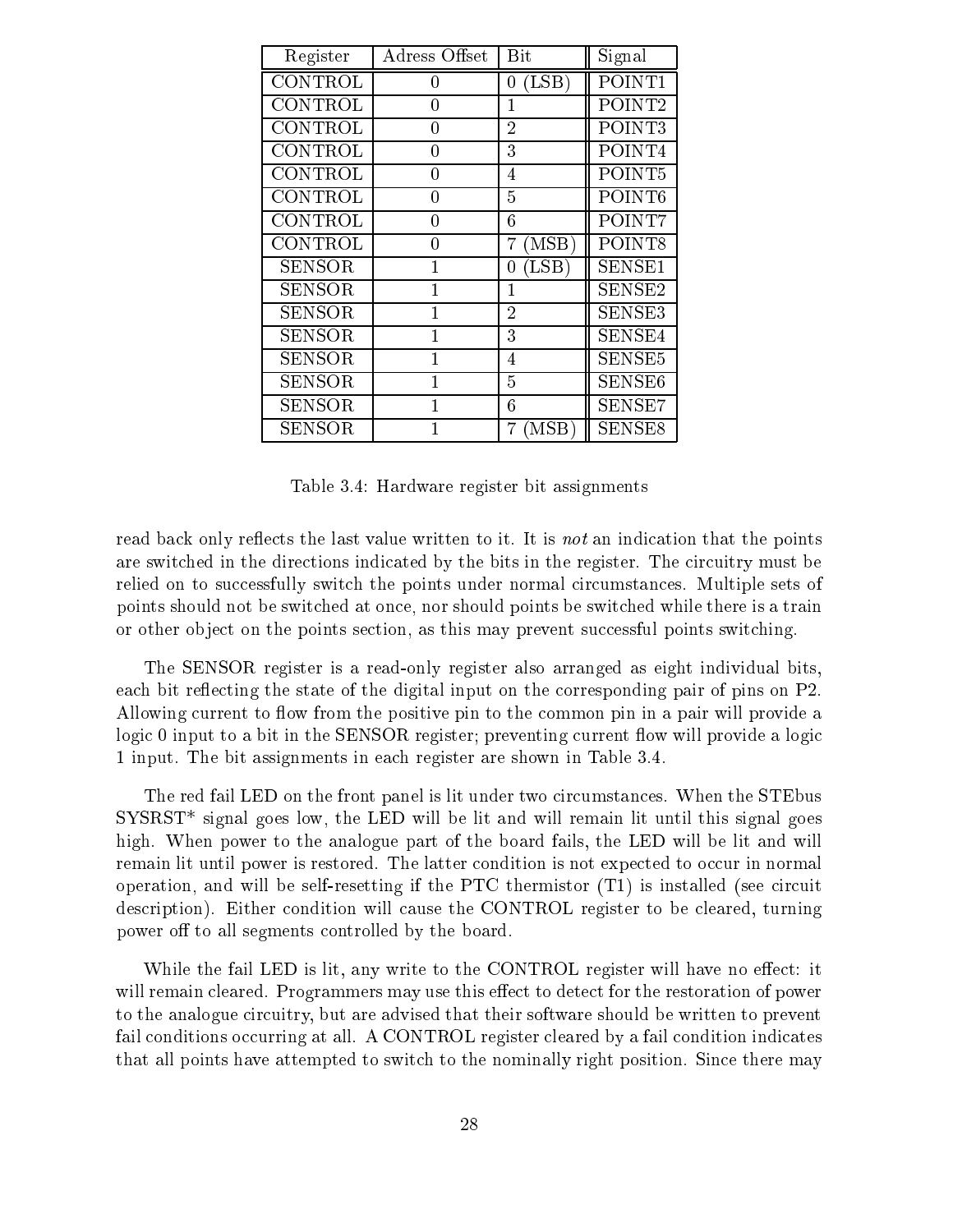not have been enough power to have successfully switched some points, all points should be switched individually immediately after a fail condition is cleared to ensure reliable operation thereafter. A fail condition will occur briefly at power-up, making this process a necessary part of initialisation for the board.

An example of how this board may be used in a C programming environment is illustrated by the following code fragments:

```
struct p
\mathcal{L}\simint p_point1:1; /* State of 1st set of points */
   int p_point2:1; /* State of 2nd set of points */
   int p_point3:1; /* State of 3rd set of points */
   int p_point4:1; /* State of 4th set of points */
   int p_point5:1; /* State of 5th set of points */
   int p_point6:1; /* State of 6th set of points */
   int p_point7:1; /* State of 7th set of points */
   int p_point8:1; /* State of 8th set of points */
} *point;
struct s
{
   int s_sense1:1; /* State of 1st discrete sensor */
   int s_sense2:1; /* State of 2nd discrete sensor */
   int s_sense3:1; /* State of 3rd discrete sensor */
   int s_sense4:1; /* State of 4th discrete sensor */
   int s_sense5:1; /* State of 5th discrete sensor */
   int s_sense6:1; /* State of 6th discrete sensor */
   int s_sense7:1; /* State of 7th discrete sensor */
   int s_sense8:1; /* State of 8th discrete sensor */
} *sense;
#define P_ON 1
#define P_OFF 0
#define P_LEFT 1
#define P_RIGHT 0
                        0
#define P_IO_ADDRESS
                       0x0C00{
   get_point( P_IO_ADDRESS, &point );
   point.p_point3 = P_LEFT;
   set_point( P_IO_ADDRESS, &point );
   /* A short delay between switching points is advisable */
```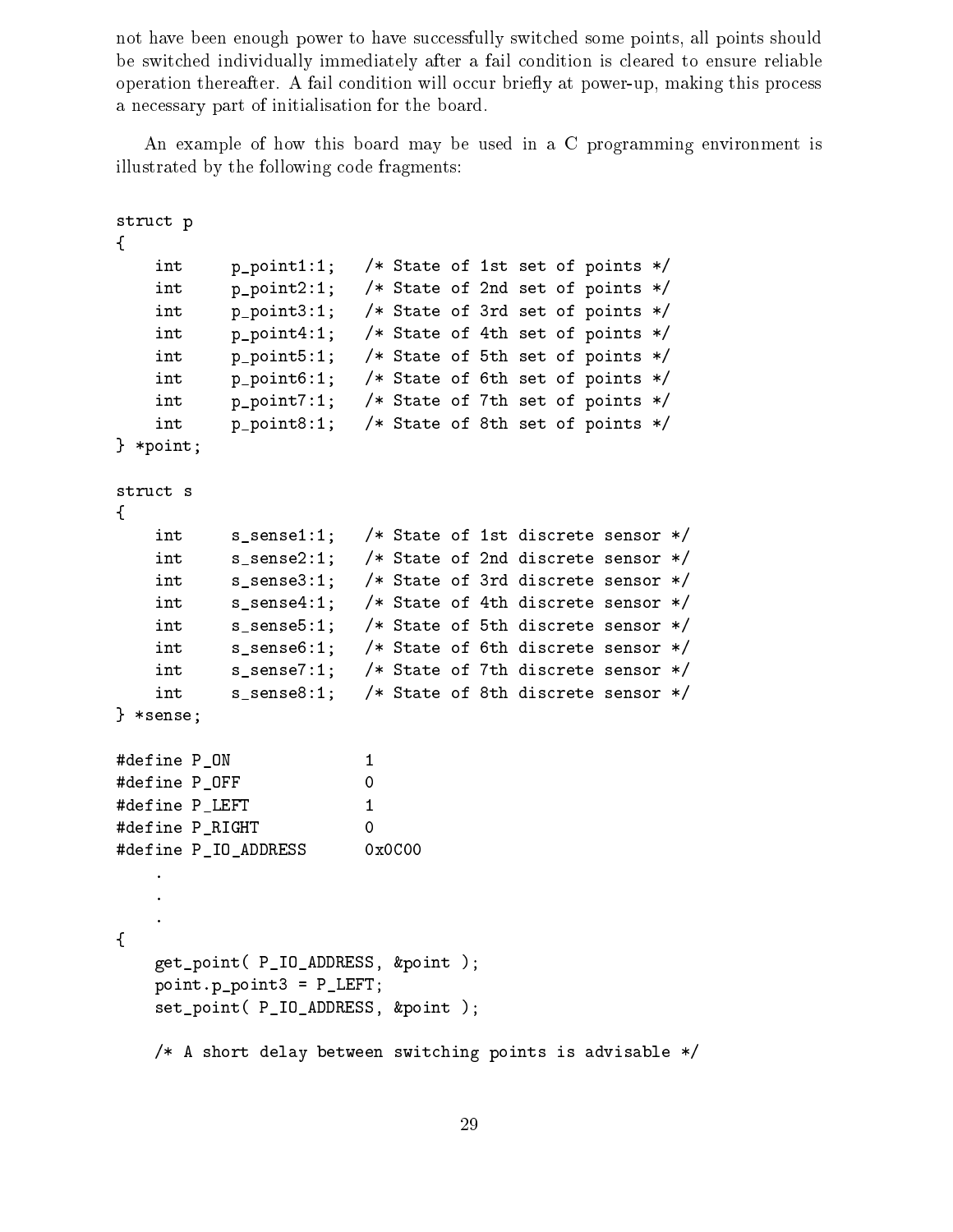```
get_point( P_IO_ADDRESS, &point );
    point.p_point6 = P_RIGHT;
    set_point( P_IO_ADDRESS, &point );
    get_sense( P_IO_ADDRESS, &sense );
    if ( sense.s_sense2 == P_ON )
        printf( "Discrete sensor number 2 is activated\n" );
    else
        printf( "Discrete sensor number 2 is not activated\n" );
}
void set_point( short addr, struct t *point )
{
    outportb( addr, *(char *)point );
}
void get_point( short addr, struct t *point )
{
    *(char *)point = inportb( addr );
}
void get_sense( short addr, struct t *sense )
{
    *(char * )sense = inportb( addr + 1);
ł
}
```
#### $3.2$ 3.2 Circuit Description

The circuit schematics for the points control board are shown as Figure 3.2 and Figure 3.3. The points control board logically (and visibly) comprises two parts: a digital part and an analogue part. The digital part implements an STEbus slave interface to support the two registers described above. The analogue part produces pulses to switch the points and senses presence or absence of current flow through the discrete digital sensor circuitry.

## 3.2.1 Points Control Board: Digital Part

The digital part of the points control board (AUCS94.2 Rev 0.1) is functionally equivalent to the digital part of the track control board (AUCS94.1 Rev 0.1) in every respect. Both generate a number of SETbus and auxilliary signals. The names and meanings of these signals are summarised in Table 3.5. Any signal suffixed with an asterisk  $(*)$  indicates that the signal is "active low", that is, when active (or true or on), the signal assumes logic value 0 rather than logic 1.

The STEbus address, address strobe and data strobe lines are decoded by the three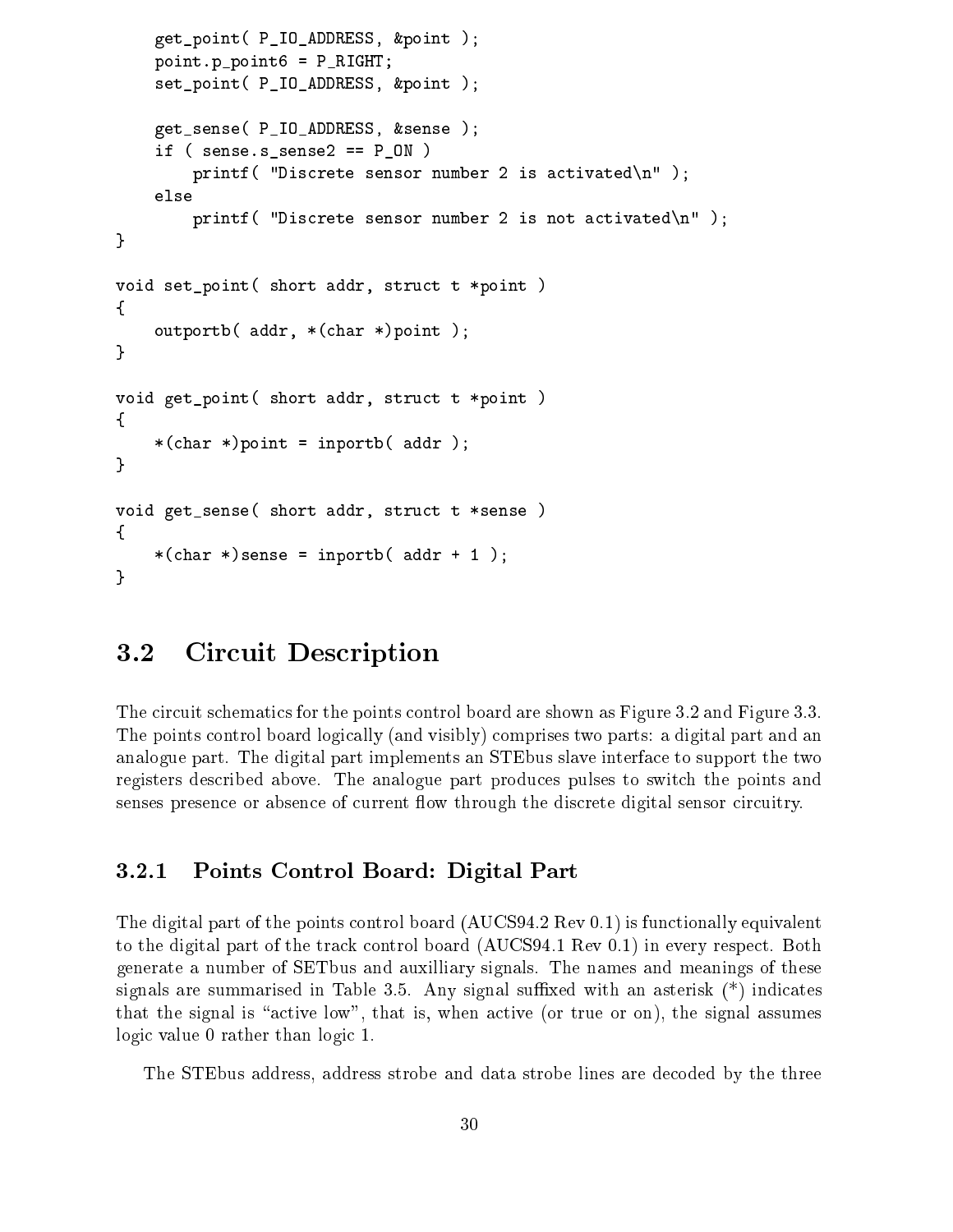



 $\approx$ 1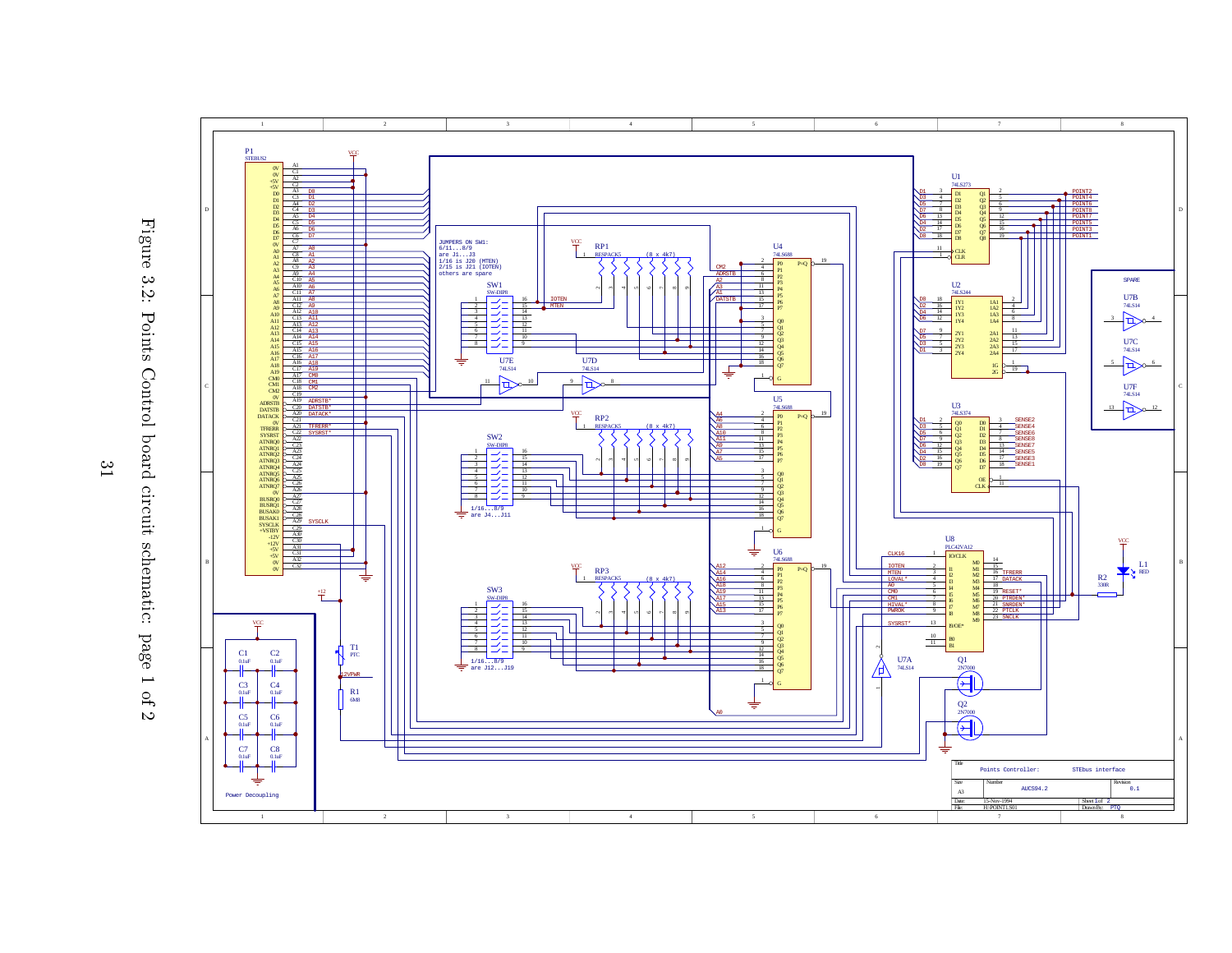



 $32$ 32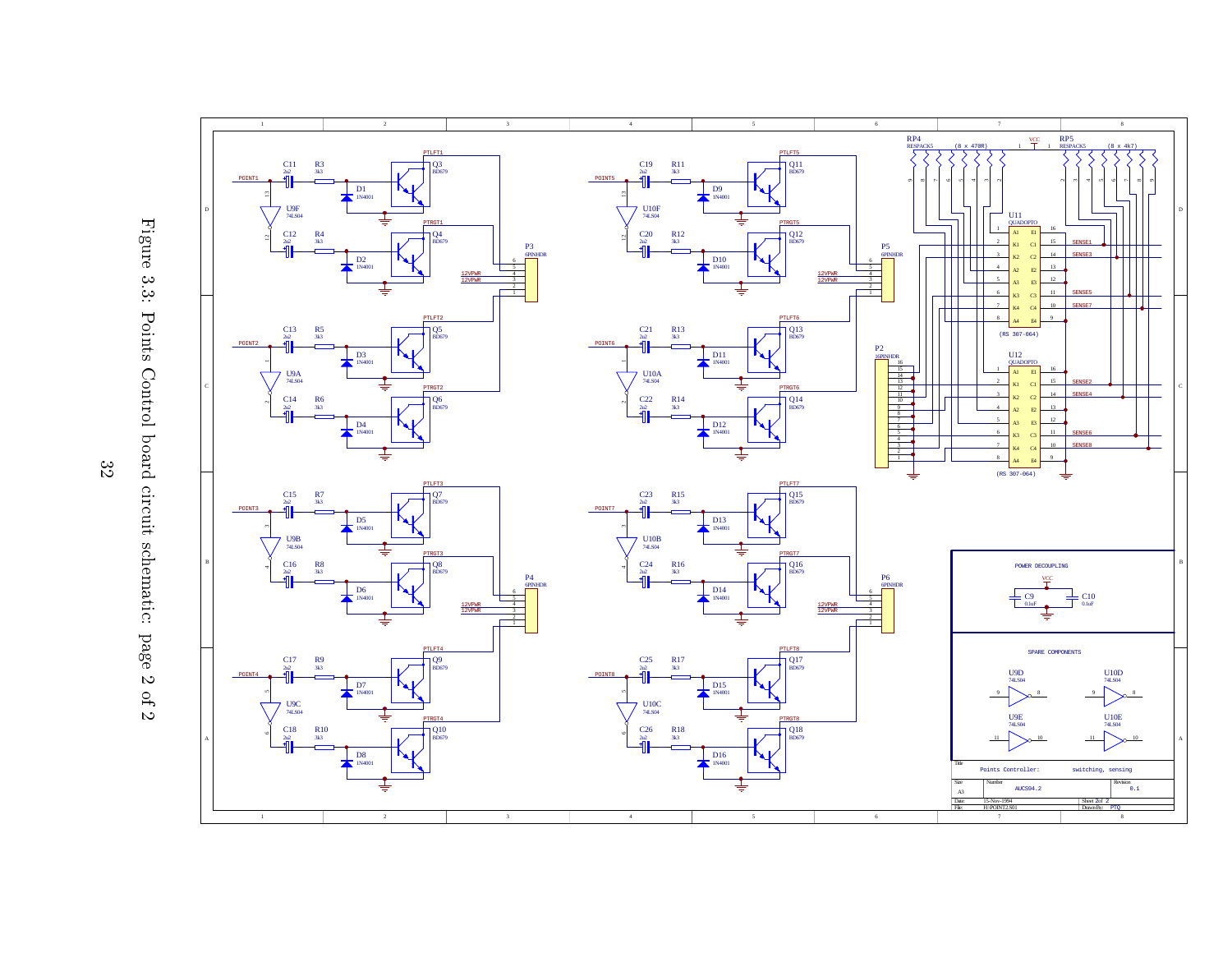| Signal Name   | Meaning                                                             |
|---------------|---------------------------------------------------------------------|
| An            | STEbus address line $n$ (e.g. A2, A13)                              |
| CLK16         | A cleaned up version of the 16Mhz STEbus SYSCLK signal              |
| <b>MTEN</b>   | STEbus memory transfers are enabled $(J20$ is removed)              |
| <b>IOTEN</b>  | STEbus I/O transfers are enabled $(J21$ is removed)                 |
| CM1           | STEbus command modifier bit 1 (memory/io* selector)                 |
| CM0           | STEbus command modifier bit 0 (read/write* selector)                |
| $HIVAL*$      | When low, the highest 8 STEbus address bits $(A12 - A19)$ are valid |
| $LOVAL^{*}$   | When low, lower STEbus address bits $A1 - A11$ (but not A0) and     |
|               | STEbus control signals ADRSTB*, DATSTB* and CM2 are valid           |
| <b>GDCLK</b>  | The CONTROL register clock signal                                   |
| <b>VICLK</b>  | The SENSOR register clock signal                                    |
| GDRDEN*       | Enables a read from the CONTROL register (when low)                 |
| $VIRDEN*$     | Enables a read from the SENSOR register (when low)                  |
| TFRERR        | Indicates that an STE bus transfer error has occurred               |
| <b>DATACK</b> | Indicates that an STE bus transfer has completed successfully       |
| $RESET*$      | Points control board reset signal (active low)                      |
| $SYSRST*$     | The (active low) STEbus system reset signal                         |
| <b>PWROK</b>  | The 12 volt power supply to the analogue circuitry is working       |

Table 3.5: Summary of Points Control Board Signals.

oss-style magnitude comparators . One of these (O6) produces the HIVAL \* signal indicating the validity of the 8 most significant address bits used only in STEbus memory transfers. The other two (U4 and U5) are daisy chained and produce the LOVAL\* signal used in both STEbus memory and I/O transfers to indicate validity <sup>2</sup> of the lower address bits and control signals. Memory and I/O transfers are enabled and disabled independently through jumpers J20 and J21, and give rise to the MTEN and IOTEN enabling signals respectively.

The pair of onboard registers are controlled by two pairs of signals, one for reading the register (the xxRDEN\* signal) and one for writing to it (xxCLK signal). Reads from and writes to the CONTROL register are implemented in separate devices. A write is latched into a 273-style octal latch (U1) by the rising edge of the PTCLK signal. A read passes a copy of the value in U1 back to the STEbus by enabling the outputs of a 74LS244 tri-state buffer (U2) when the  $PTRDEN^*$  signal goes low.

The SENSOR register is implemented in a single 74LS374 tri-state octal D-type flipflop  $(U3)$ . A read from it enables its outputs onto the STE bus when the SNRDEN\* signal goes low. Data from the analogue part of the board is latched into U3 by the rising edge

 $158$  = 088-style" I mean a 74LS688 or 74HCT688 chip. See the closing paragraph in this section for a brief discussion of the constraints on the types of logic chips which may be used.

 $^{24}$ Walidity" means that the address bits match the board's address as configured on J1-J19 (for both  $LOVAL^{*}$  and  $HIVAL^{*}$ ), and the control signals are requesting a valid data transfer (explicit in the LOVAL\* signal only).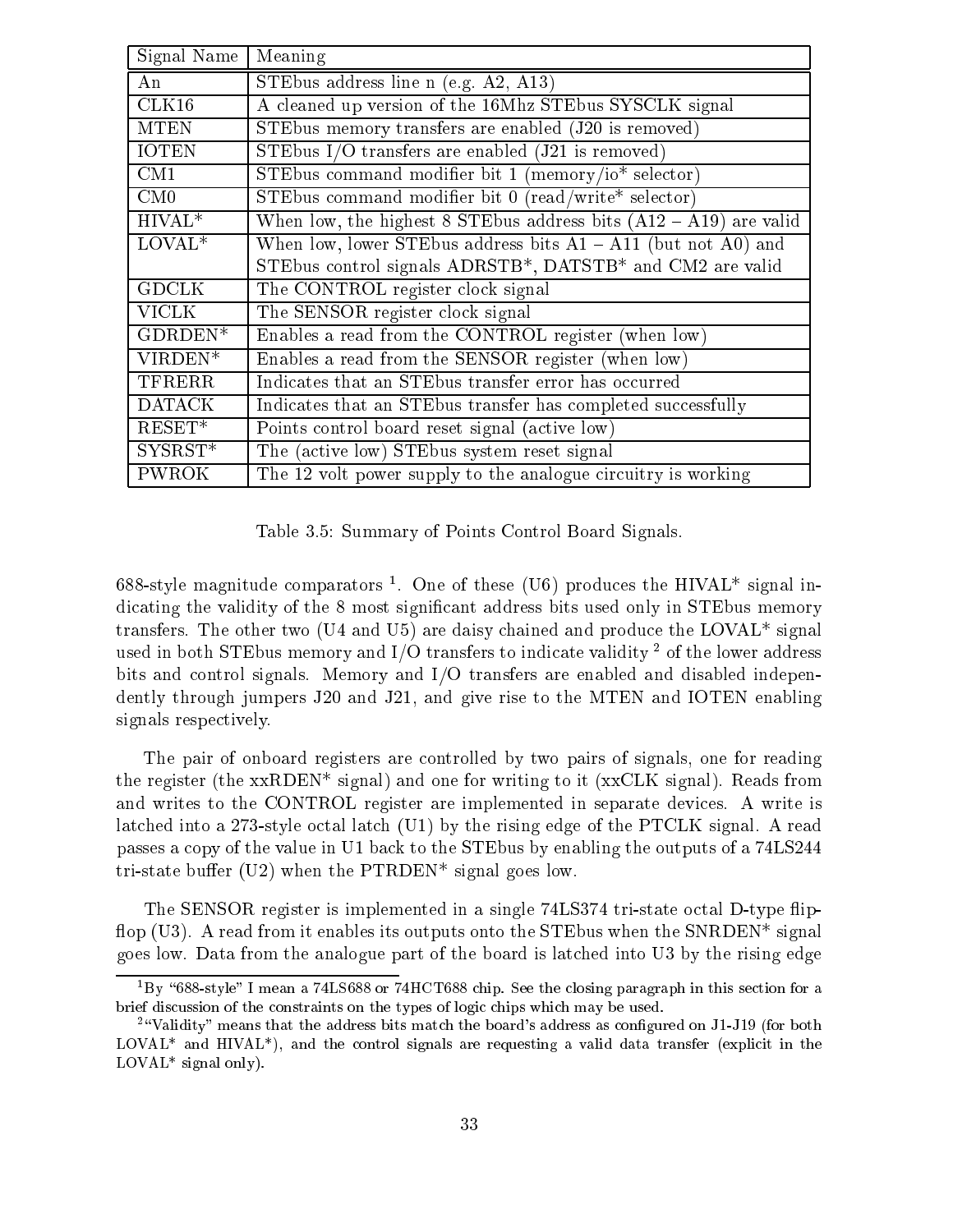of the SNCLK signal. A write to the SENSOR register from the STEbus has no effect due to the programming of U8 described below.

The PLC42VA12 programmable logic device (U8) produces the four register control signals just mentioned, and indirectly drives the two STEbus acknowledge lines DATACK\* and TFRERR<sup>\*</sup> via the FETs Q1 and Q2. It is programmed with the following logic equations written in the notation of the Philips  $SLICE(tm)$  package environment [2] (viz. / represents inversion, + represents logical OR, \* represents logical AND). Active low signals on the schematic and in Table 3.5 which are suffixed with an asterisk  $(*)$  are instead prefixed with the letter N, since the asterisk is used as an operator by  $SLICE(tm)$ . Two internal flip-flops (FF0 and FF1) are used to create a delay for the DATACK signal during a read cycle. The other signals require only combinational logic.

```
FFO.CLK = CLK16;FF0.D = /NLOVAL*(IOTEN*/CM1 + MTEN*CM1*/NHIVAL);
FF1.CLK = /CLK16;FF1.D = /NLOVAL*(IOTEN*/CM1 + MTEN*CM1*/NHIVAL);
PTCLK = /NLOVAL*( IOTEN*/CM1 + MTEN*CM1*/NHIVAL )*/CM0*/A0;
SNCLK = /NLOVAL*( IOTEN*/CM1 + MTEN*CM1*/NHIVAL )*CM0*A0;
NPTRDEN = / ( /NLOVAL* ( IOTEN* / CM1 + MTEN*CM1* / NHIVAL) *CMO* / AO );
NSNREDEN = / ( /NLOVAL* ( IOTEN*/CM1 + MTEM*CM1*/NHIVAL )*CM0*AO );
TFERER = /NLOVAL* ( /IOTEN*/CM1 + /MTEN*/NHIVAL*CM1 );
DATACK = /NLOVAL*( IOTEN*/CM1 + MTEN*CM1*/NHIVAL )*/CM0 + FF0*FF1*CM0;
NRESET = PWROK*NSYSRST;
```
To be noted from these equations is that the SNRDEN\* and SNCLK signals are active under the same conditions, so that a read to the SENSOR register simultaneously latches the data into U3, and drives the STEbus data lines with it. Alternatively, the SNCLK signal could have been programmed analogously to the PTCLK signal, so that data could be independently latched into the SENSOR register by writing a dummy value to it. No particular advantage was seen in doing this.

Of the components used, U8 is a CMOS device which drives TTL outputs, a fact which may be some cause for concern  $-$  it does not fall within STEbus standards for voltage and current. The other integrated circuits used must be Low Power Schottky TTL (LSTTL) devices if used to drive the STEbus, or can be either LSTTL or High Speed TTL-compatible CMOS (HCT) devices if they only receive STEbus signals. Although the Schmitt Trigger Inverter (U7) is used only to receive some signals from the STEbus, the SYSCLK signal is among them. This signal (produced by the SCIM88) is thought unlikely to be able to reliably switch an HCT device, hence the use of LSTTL.

### 3.2.2 Points Control Board: Analogue Part

The analogue part of the points control board comprises eight sets of components for controlling sets of points, circuitry for supporting the digital inputs, and one fail indicator LED. This LED  $(L1)$  is driven through a resistor  $(R2)$  from U8, and will light in the event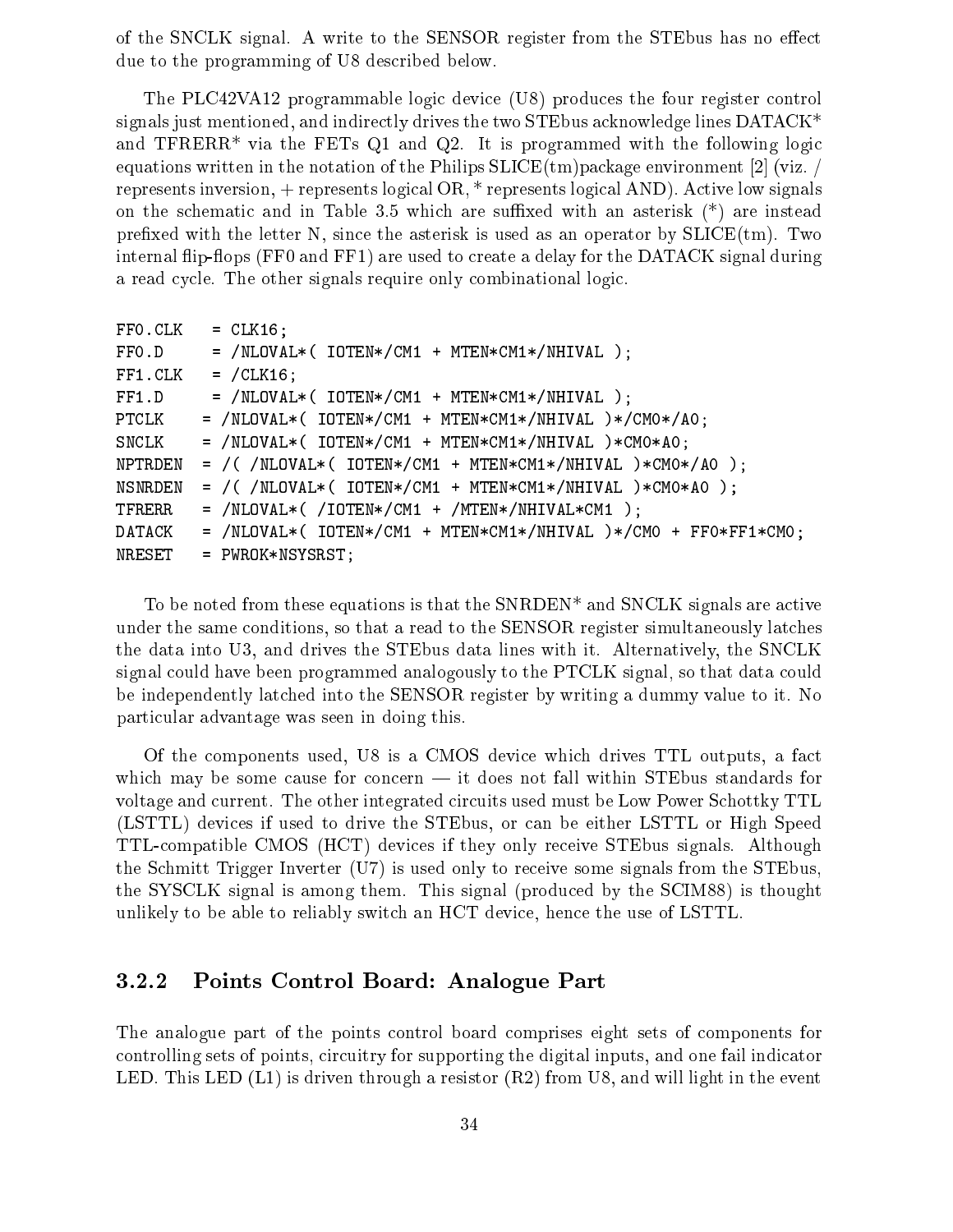of a failure of the  $+12$  volt power supply (12VPWR) to the analogue part (lit until power is restored) or by an STEbus system reset (lit for as long as SYSRST\* stays low).

The PTC thermistor (T1), if available, is designed as a protection against excessive points switching currents being drawn, such as when multiple sets of points are accidentally or deliberately switched simultaneously. Excessive current drawn from the  $+12$  volt power supply to the analogue part will cause T1 to heat up, increasing its resistance, and shutting down the power supply. In turn, this will cause the PWROK input to U8 to go low, driving the RESET\* signal low, turning on the fail LED and clearing the CONTROL register as a result. T1 will cool of its own accord, restoring +12 volt power, driving RE-SET\* high again and extinguishing the fail LED. Note that points may not be in the state indicated by the CONTROL register bits after such a failure.

Each set of points has two driver circuits: one for switching the points to the nominally left position, and one for switching it to the right. These circuits are identical and cause a decaying pulse of current to flow through the points coils when the corresponding bit in the CONTROL register changes from logic 0 to logic 1 (switch left) or from logic 1 to logic  $\theta$  (switch right). These individual points state bits are reflected by points signals which when switching left are used to charge one capacitor (e.g. C11 for points set 1) and simultaneously discharge another (C12) through a diode (D2). When switching right, C12 is charged by the inverted points signal while C11 discharges through a diode (D1). The charge and discharge rates are set by resistors (R3, R4). The current charging the capacitors is amplified by the respective transistors  $(Q3, Q4)$  producing the decaying pulse which drives the points motors.

The digital sensor inputs are implemented by two quad optoisolator devices (U11 and U12), biased by two resistor packs (RP4 and RP5). Short circuiting, or otherwise allowing current to flow, from the positive pin to the common pin of a pair on connector P2 completes the diode circuit in the optoisolator and drives its transistor circuit into saturation, giving a low level on the sense line into U3. Leaving the diode circuit open or off cuts off the transistor circuit, giving a high level on the corresponding sense line.

### 3.2.3 Component Layout and Connectors

Figure 3.4 shows the component overlay for the points control board. The numbering of the pins on connectors P1 to P6, as seen with the component side of the board facing upwards and from the perspective of the female connectors which connect to them, are shown in Figure 3.5, Figure 3.6 and Figure 3.7.

## 3.3 Deviations from Prescribed Design

Some modifications have been made to the circuit boards in use. They are: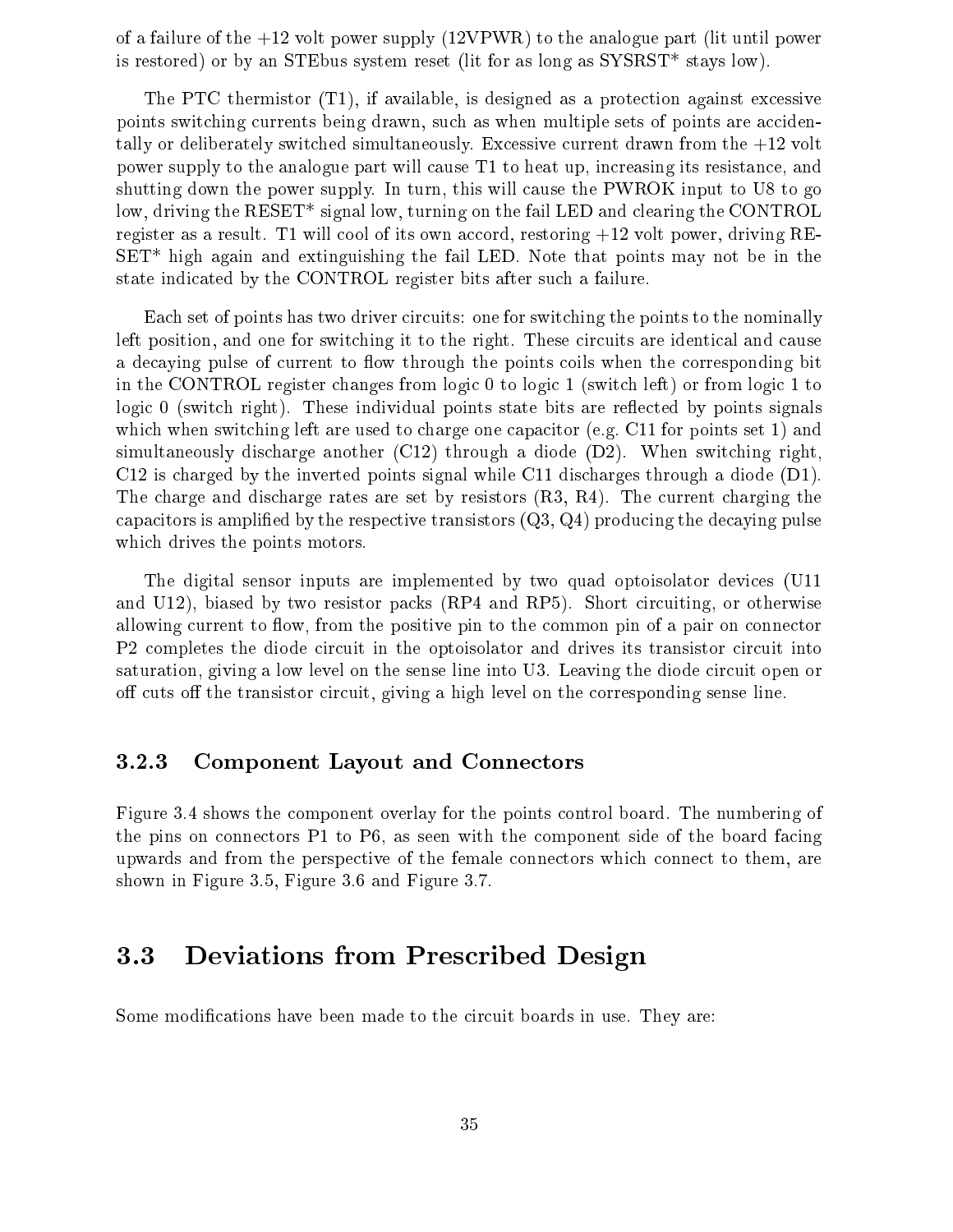

Figure 3.4: PCB component overlay for Points Control Board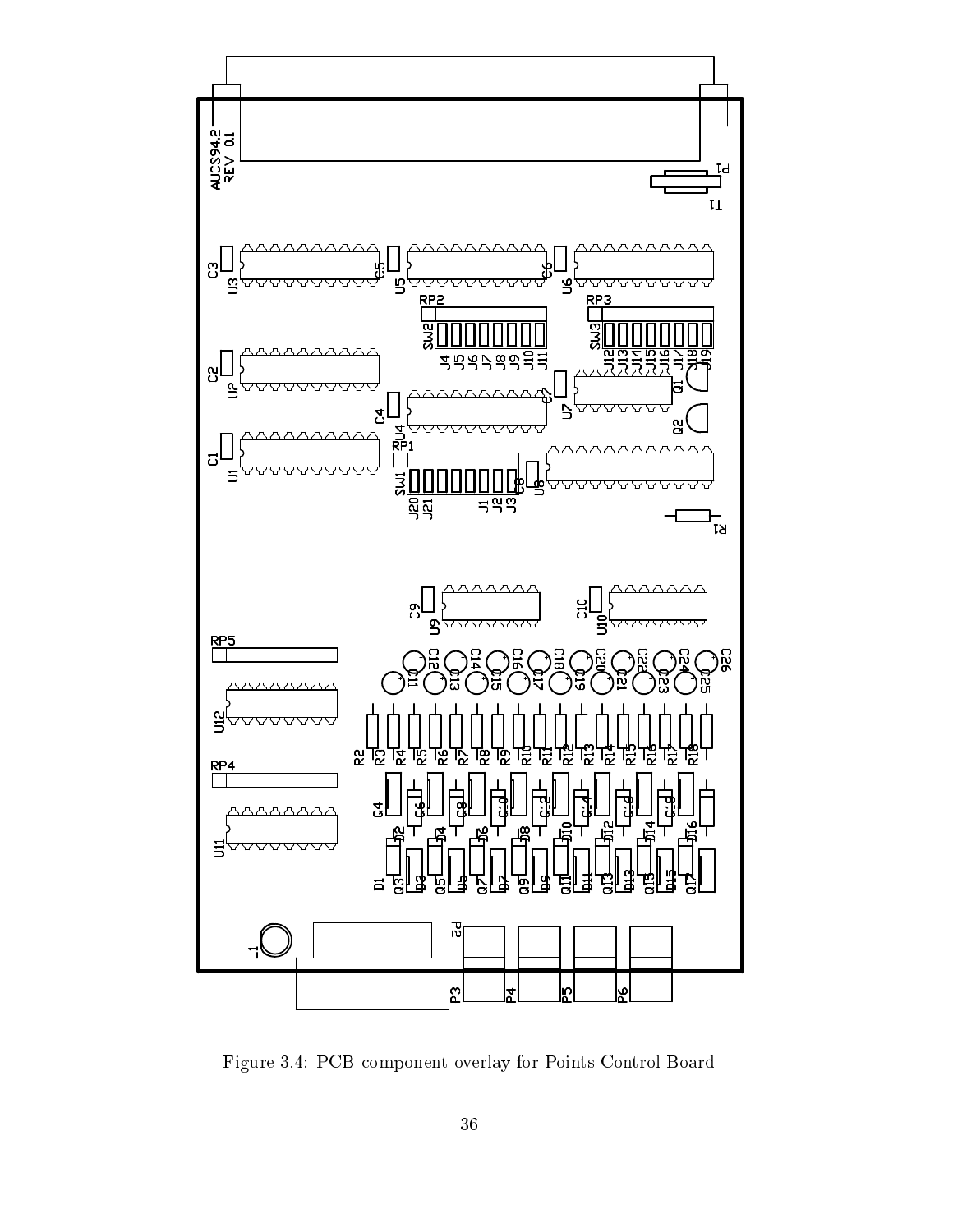

Figure 3.5: Pin assignments on STEbus connector P1



Figure 3.6: Pin assignments on digital input connector P2

| ć         |           |   |
|-----------|-----------|---|
| $\bullet$ | $\bullet$ | ۰ |
| ●         | $\bullet$ | æ |
|           |           |   |

Figure 3.7: Pin assignments on points drive connectors P3, P4, P5 and P6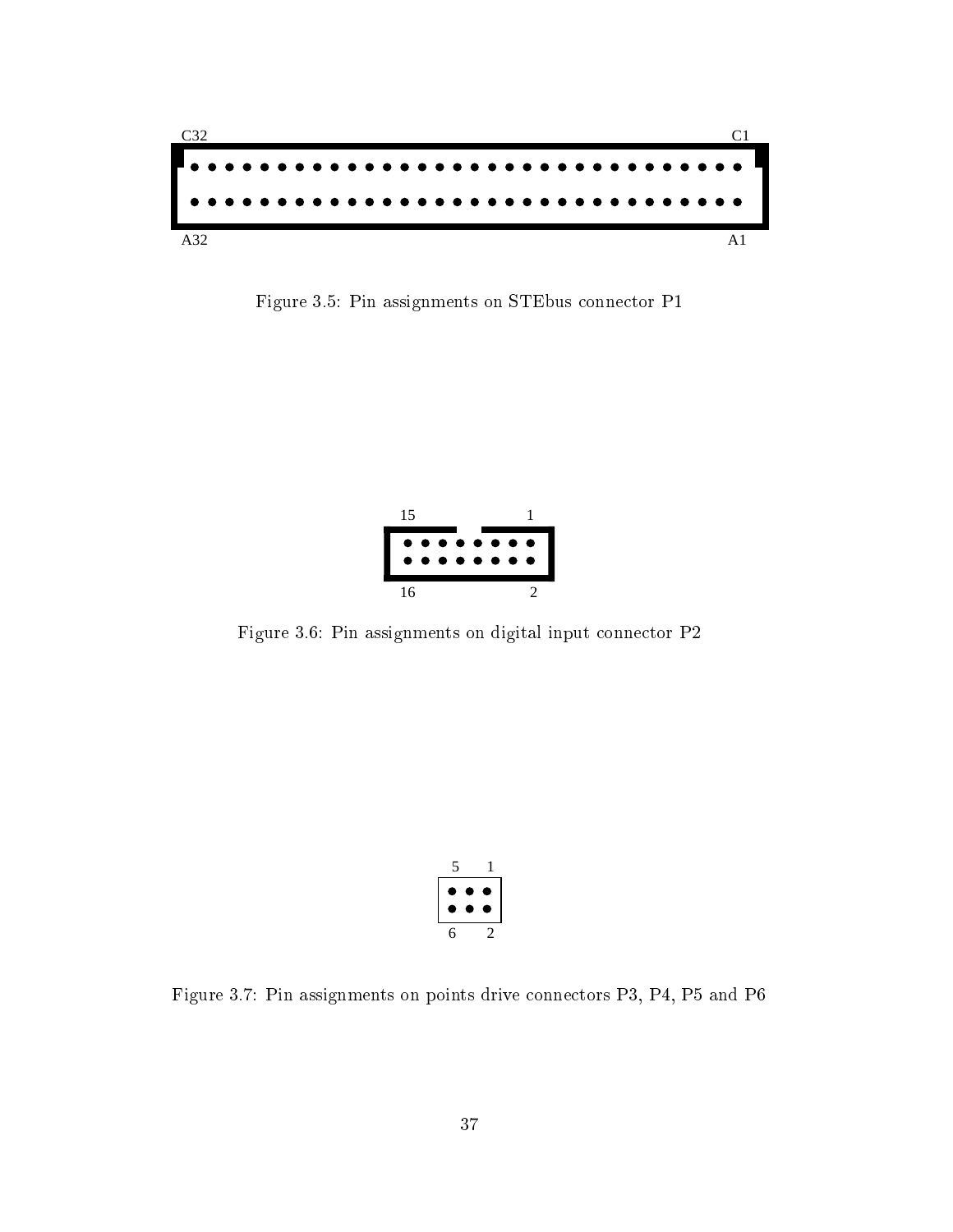- The SYSCLK signal has been put through an extra inversion by passing it first through the spare inverter between U7.13 and U7.12 before it goes into the input of the inverter U7.1.
- The PTC thermistor T1 is unavailable in New Zealand (but can be acquired in Europe, for example: Philips part 2322 661 54111). A wire link has been substituted in its place. A more appropriate substitution would be to use a PNP transistor with its emitter connected to the STE bus  $+12V$  supply, its collector providing the 12VPWR supply, and its base connected via a resistor to 0 volts. An appropriate choice of resistor will make this circuit a current limiter, something far more appropriate to the needs of the analogue part. The PCB has been altered to allow this modification, but a suitable transistor has not been sourced.
- A large capacitor (4700 $\mu$ F) has been placed between the 12VPWR supply and 0 volts to supplement points switching current. If used in conjunction with the suggested current limiter, and the CONTROL register reads cleared rather than the last value written, this will be an indication that excessive switching was attempted, and the last sets of points switched should not be trusted to be in their indicated positions.

### 3.4 Known Performance Problems  $3.4$

No performance problems are known, but there is no diode protection for any of the transistors  $(Q3 - Q18)$  driving the points coils. However, due to the decaying current pulse generated by the circuitry, reverse voltage spikes may be reduced or eliminated. Until these boards have been in use for a signicant period of time, it will be impossible to tell if this is true or not.

## 3.5 Advice for Future Revisions

The following points should be kept in mind when designing future revisions of this board:

- Address the deviations made from the prescribed design after the printed circuit boards were made.
- Address the performance problems outstanding with this revision.
- The entire functionality of the digital part of the circuit can be programmed into modern programmable logic devices (e.g. from XILINX). Provided the STEbus specications are respected, which may require some additional Schmitt trigger devices between the bus and the programmable device, using such a device may result in a dramatic space saving on the board.